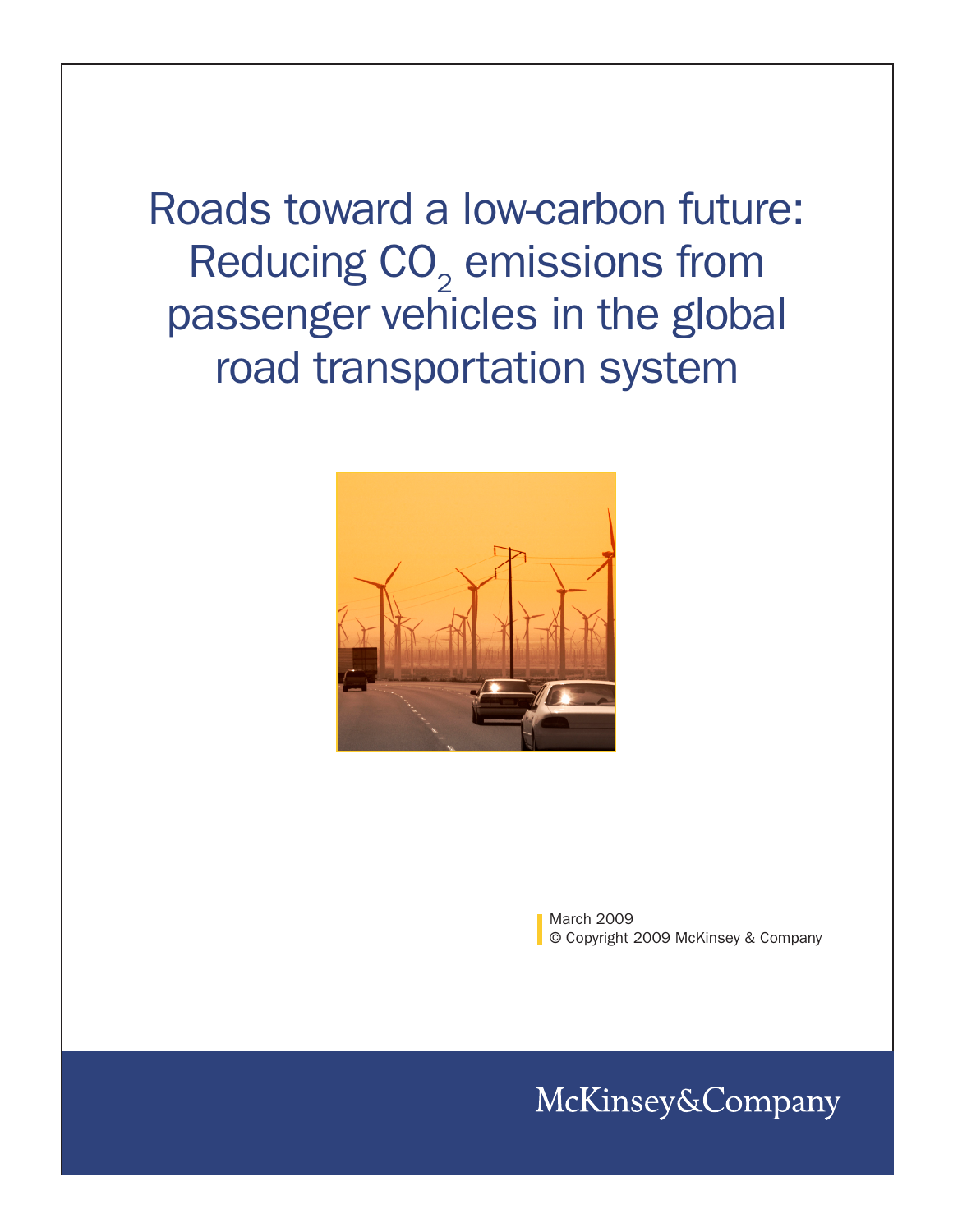© Copyright 2009 McKinsey & Company, Inc.

McKinsey & Company takes sole responsibility for the final content of this report, unless otherwise cited. This report should not be construed as a recommendation to trade in shares of any company, and McKinsey & Company, Inc. shall not be responsible for losses incurred by such trading. The analyses contained in this report are based on information that we consider reliable, but we do not represent that the report is accurate or complete, and it should not be relied upon as such.

No part of this publication may be copied or redistributed in any form without the prior written permission of McKinsey & Company, Inc.

Printed in New York City.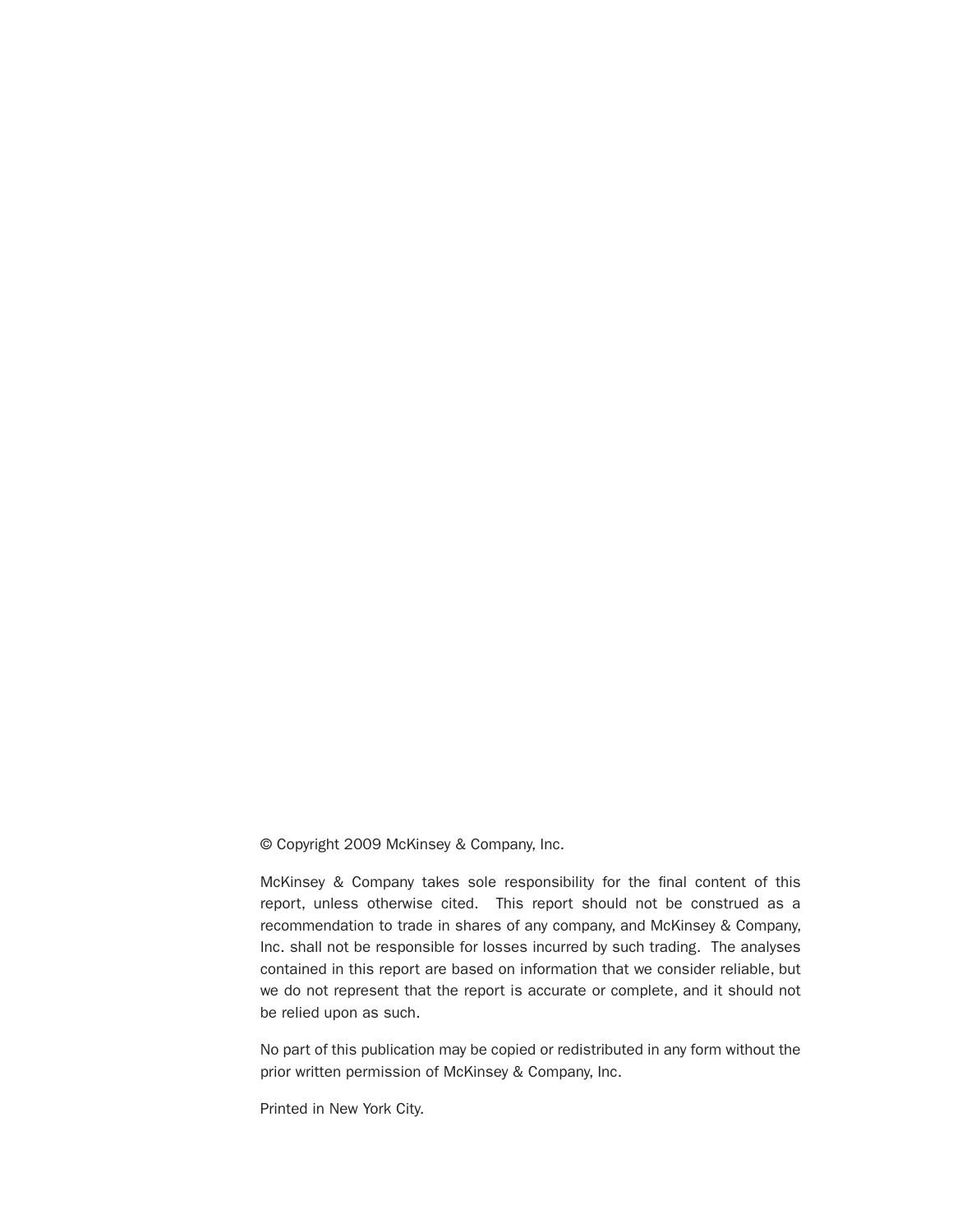Roads toward a low-carbon future: Reducing CO<sub>2</sub> emissions from passenger vehicles in the global road transportation system

Even as automakers and suppliers struggle with the effects of a severe economic downturn, the global movement to reduce greenhouse gas emissions continues to gain momentum. Internationally, key negotiations on a post-Kyoto agreement will take place in 2009 and 2010. In Europe, regulations to limit tailpipe emissions in the passenger vehicle fleet to 130 grams CO<sub>2</sub> per kilometer will take effect as early as 2013,<sup>1</sup> with other regions likely to follow. In North America, the Obama administration is signaling that it intends to tackle climate change vigorously.

Politicians and policymakers are increasing their focus on carbon dioxide  $(CO<sub>2</sub>)$ emissions from passenger vehicles<sup>2</sup> with reason: these vehicles are a highly visible source of greenhouse gases that has the potential to continue growing steadily through 2030 and beyond. "Well-to-wheel"<sup>3</sup> carbon emissions from these vehicles accounted for about 7 percent of global greenhouse gas emissions in 2006. Unabated annual carbon emissions from passenger vehicles are, however, projected to climb more than 54 percent by 2030, reaching 4.7 gigatonnes (Gt)

<sup>1</sup> The European Union proposal would require 65 percent of the European fleet to meet 130 grams CO<sub>2</sub> per kilometer in 2012 and for 100 percent of the fleet to meet that standard by 2015.

<sup>2</sup> This report uses "passenger vehicles" inclusively to refer to passenger and other light-duty vehicles up to 3.5 metric tons (tonnes), which are the focus of this research effort. Depending on the context, this report also uses "automotive sector" to refer in a general sense to these vehicles and their emissions or to participants in the sector, which would include automakers, suppliers, consumers, fuel providers, and regulators.

<sup>3</sup> Emissions figures in this report, except where noted, represent "well-to-wheel" emissions, which reflect the totality of carbon emissions generated in the drilling, refining, distribution, and consumption of fuel. Tank-to-wheel emissions, or tailpipe emissions, exclude the carbon generated before the energy reaches the vehicle. A "well-to-wheel" emissions perspective enables more accurate comparison of different technologies and more fully reflects the total emissions associated with the sector itself. Note that our well-to-wheel calculations exclude estimates of emissions from the automotive manufacturing process.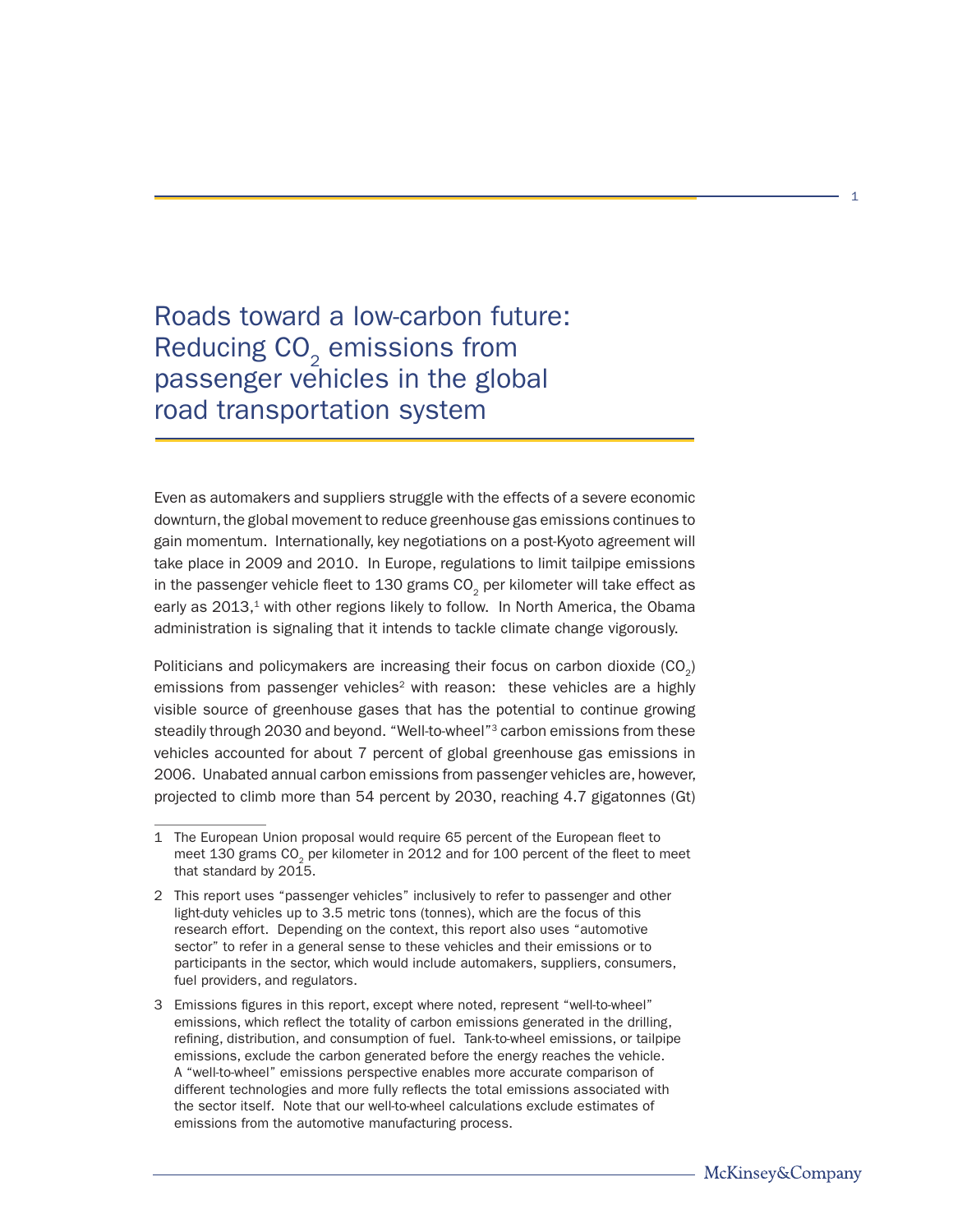CO<sub>2</sub>e that year.<sup>4</sup> Underlying this growth is a large expected increase in the number of vehicles on the road – from 730 million to more than 1.3 billion over this period. The growth in carbon emissions contrasts sharply with reductions of up to 50 percent that will be needed, according to the Intergovernmental Panel on Climate Change (IPCC), to stabilize atmospheric concentration of CO<sub>2</sub> at 450 parts per million – the amount estimated as necessary to prevent average global temperatures from rising by more than 2.0 to 2.4 degrees centigrade.<sup>5</sup>

Reducing CO<sub>2</sub> emissions from passenger vehicles will, however, be a highly capital-intensive endeavor. Given the need to reduce such emissions and a severe economic downturn, the outlook for the automotive sector and its consumers is troubled. Could reducing  $CO<sub>2</sub>$  emissions be a "nail in the coffin" for the sector, forcing automakers to scale back production, close factories, and shed jobs? Could consumers be forced to drive smaller vehicles, spend more for those vehicles, or even sacrifice the convenience of personal automotive transportation all together? Or, could addressing CO<sub>2</sub> emissions ignite demand for new fuel-efficient vehicles and be a catalyst for exciting new products and business models? Answering such questions is a critical and timely task.

This report – based on an 18-month joint effort of McKinsey & Company's Automotive & Assembly Practice and Climate Change Special Initiative – finds that meaningful, cost-effective reductions in carbon emissions from passenger vehicles will entail an integrated approach involving a broad range of measures. These measures could include vehicle upgrades for greater fuel efficiency, broad use of biofuels, swift improvements to road and traffic infrastructure, greater use of public transportation, and driver education to capture the benefits of more fuel-efficient eco-driving. $6$  In light of these opportunities, many policymakers are considering such options as fuel-efficiency standards, market price signals, customer incentives and financing, consumer education and behavior change, specialized incentives and/or subsidies for innovative automotive technologies, programs for improving traffic flow and the use of public transportation, and promotion of lower-carbon energy and fuel.

6 Eco-driving consists of various techniques to maximize a vehicle's actual fuel efficiency, such as driving at a steady speed and accelerating and decelerating gradually.

 $\mathcal{D}$ 

<sup>4</sup> CO<sub>2</sub>e, or "carbon dioxide equivalent" is a standardized measure of greenhouse gas emissions designed to account for the differing global-warming potentials of these gases. Emissions are typically measured in metric tons (tonnes) of CO<sub>2</sub>e per year, i.e., millions of tonnes (megatonnes) or billions of tonnes (gigatonnes).

<sup>5</sup> This scenario and its emissions levels were presented as having a probability of greater than 70 percent in "IPCC Fourth Assessment Report: Climate Change 2007." We take the scenario as a useful reference point for the public discussion of greenhouse gas abatement and for the analyses in this report.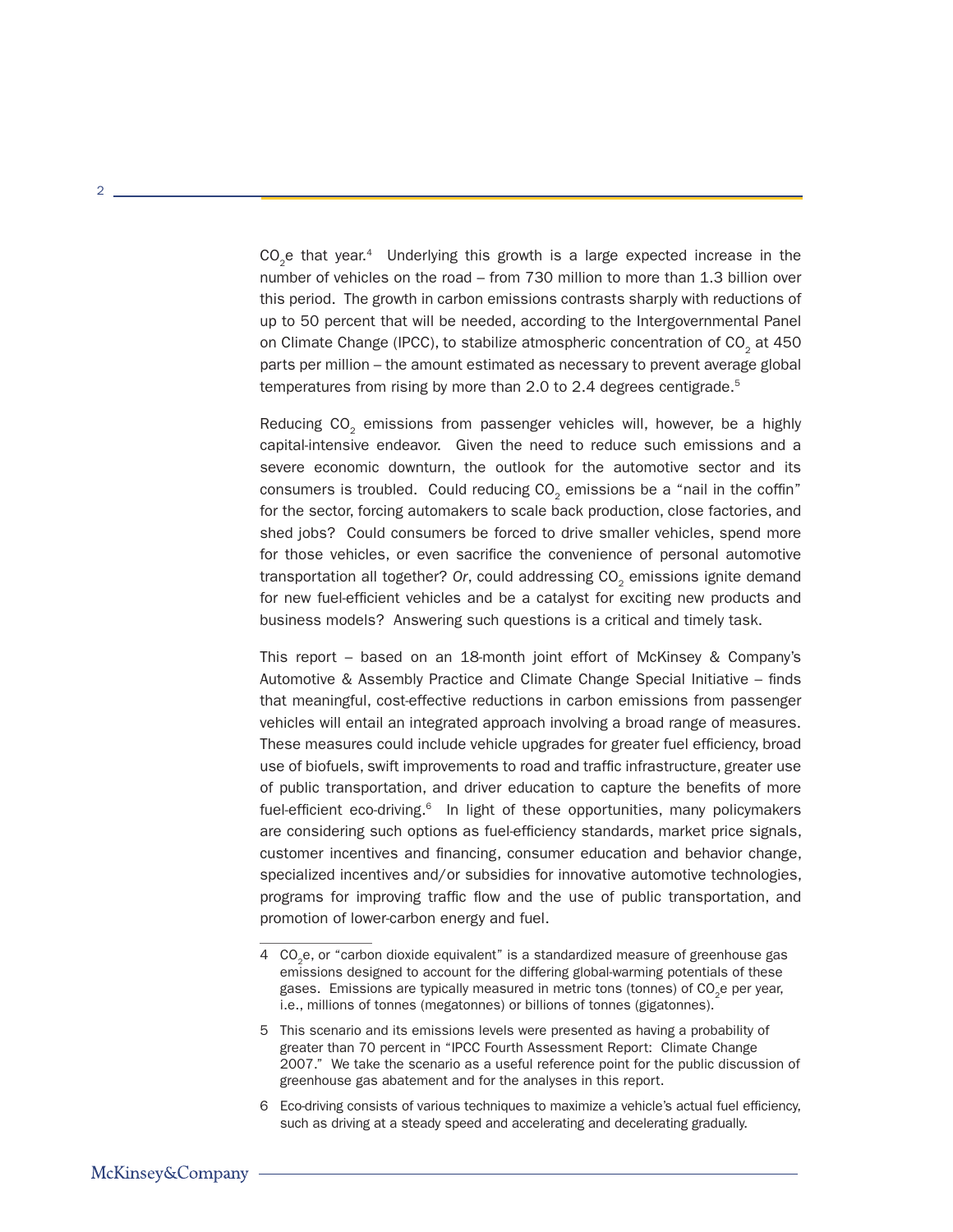Our research suggests that annual carbon emissions from passenger vehicles could be reduced by 2.2 Gt in 2030 (in a scenario involving a variety of propulsion technologies and other measures). The annual incremental investment in 2030 for enhanced vehicle content to improve fuel efficiency – across all regions and all propulsion systems – would exceed €170 billion (≈\$230 billion), averaging €1,890 ( $\approx$  \$2,550) per vehicle.<sup>7</sup> Focusing solely on optimizing internal combustion engines would likely be more cost effective, but it would do little to prepare the automotive sector for a transition to new propulsion systems that would enable the additional emissions reductions that the IPCC anticipates in the period from 2030 through 2050.

Under the parameters of our analyses – which reflect theoretical economic and resource factors, not political realities – the rise in emissions could be halted within the next decade, with a continued decline of 11 to 22 percent below 2006 levels by 2030. $8$  In 2020, more than 50 percent of  $CO<sub>2</sub>$  abatement potential could come from the combined impact of second-generation biofuel, traffic flow, shifts to public transportation, and eco-driving measures. Such measures are essential for near-term abatement because of the potentially shorter time and relatively lower incremental cost associated with their implementation, as well as their applicability to the entire fleet, not just new vehicles. In 2020, technical improvements to enhance the fuel efficiency of vehicles would account for the remainder – slightly less than half – of the identified abatement potential. By 2030, however, improvements to vehicle fuel efficiency could account for more than 70 percent of the total reduction potential, making such improvements key to long-term abatement in the automotive sector.

The goal of this report is to provide a detailed, consistent fact base for the abatement potential and incremental resource costs of key measures to reduce or avoid  $CO<sub>2</sub>$  emissions from the use of passenger vehicles.<sup>9</sup> While we refrain from prescribing specific policy solutions, we do explore the implications and potential value of certain types of policy approaches with the hope that the

<sup>7</sup> Currency conversions throughout this report assume an exchange rate of \$1.35 to €1.00, unless otherwise noted.

<sup>8</sup> Emissions abatement potentials in the commercial vehicle and aviation sectors are substantially smaller than in the passenger vehicle sector; as a result, emissions from the transportation sector as a whole are unlikely to peak until later, in the medium to long term.

<sup>9</sup> Resource costs reflect the incremental cost of an abatement measure compared to the no-action baseline, annualized over the life of the asset. Thus, resource costs incorporate investment costs, operating costs, and possible savings generated by the measure; they do not include transaction costs, communication or information costs, subsidies, any carbon price or tax, the consequent impact on the economy.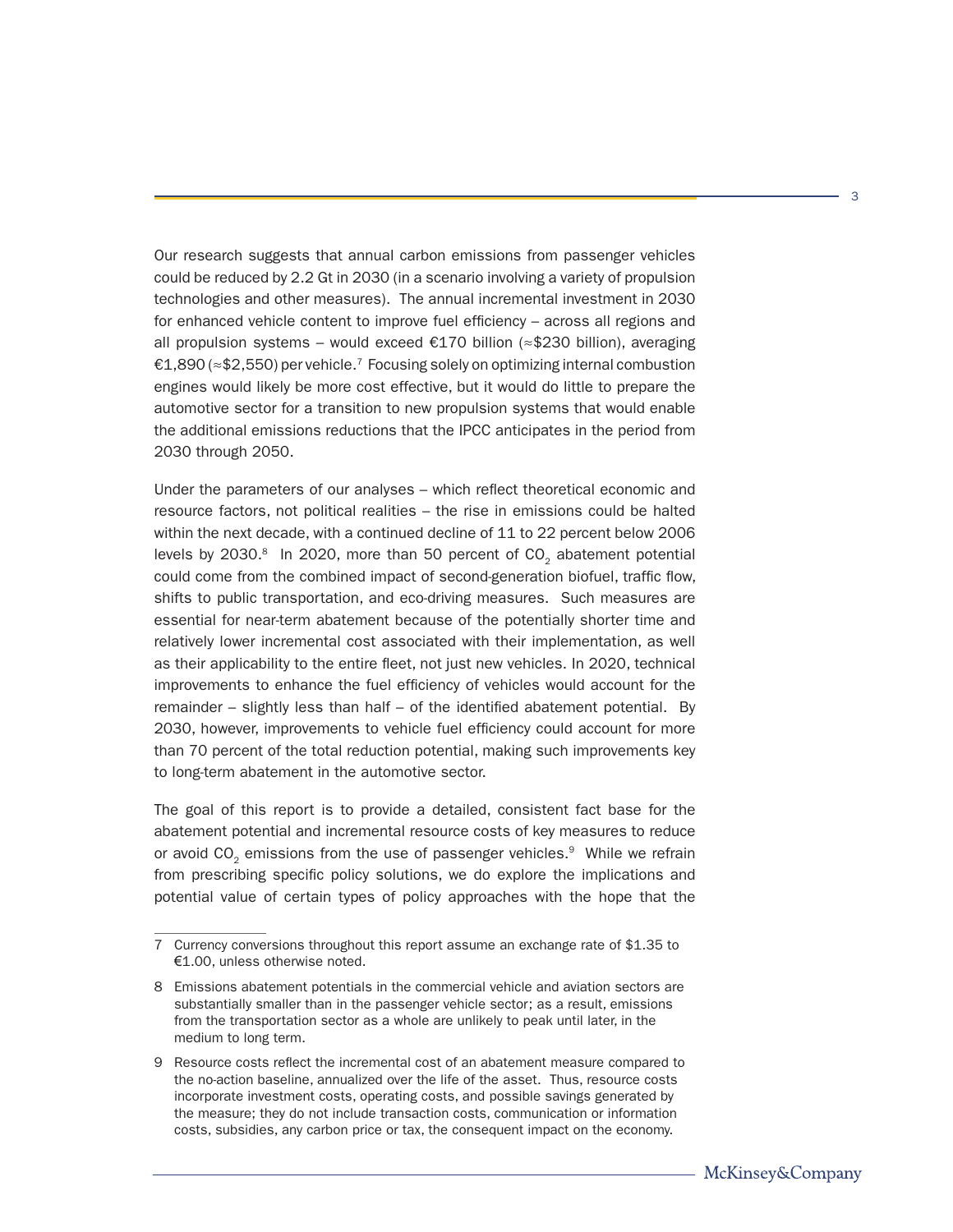report will enable economically sensible decisions about how best to address the challenge presented by these carbon emissions.

This report identifies key opportunities to reduce carbon emissions from passenger vehicles through the use of proven technologies available today, examines challenges associated with reducing emissions from these vehicles, and explores implications for stakeholders associated with the automotive sector. The report has three sections:

- 1. Opportunities to reduce passenger vehicle  $CO<sub>2</sub>$  emissions by 2030
- 2. Challenges associated with reducing passenger vehicle  $CO<sub>2</sub>$  emissions
- 3. Proposal for an integrated approach.

Two appendices, "Representative Fuel-Efficiency Measures" (A) and "Regional Abatement Curves for 2030" (B), follow.

# 1. OPPORTUNITIES TO REDUCE PASSENGER VEHICLE CO. EMISSIONS BY 2030

To understand how improving the carbon productivity of passenger vehicles can contribute to the enormous emissions reductions needed globally, we analyzed more than 25 discrete abatement measures across five regions, calculating their abatement potential and resource costs. $10$  We also analyzed three paths along which the automotive sector might proceed, based on the types of technology that might be employed. We found:

- A range of positive abatement outcomes is possible
- The benefit from abatement would outweigh the incremental upfront investment
- Second-generation biofuel, traffic improvement, and behavioral measures offer important abatement potential, especially through 2020
- Fuel-efficiency measures would provide the majority of abatement potential in 2030.

 $\Lambda$ 

<sup>10</sup> Appendix B to this report contains abatement curves for regions analyzed in depth: North America, Europe (including Russia), China, and Japan.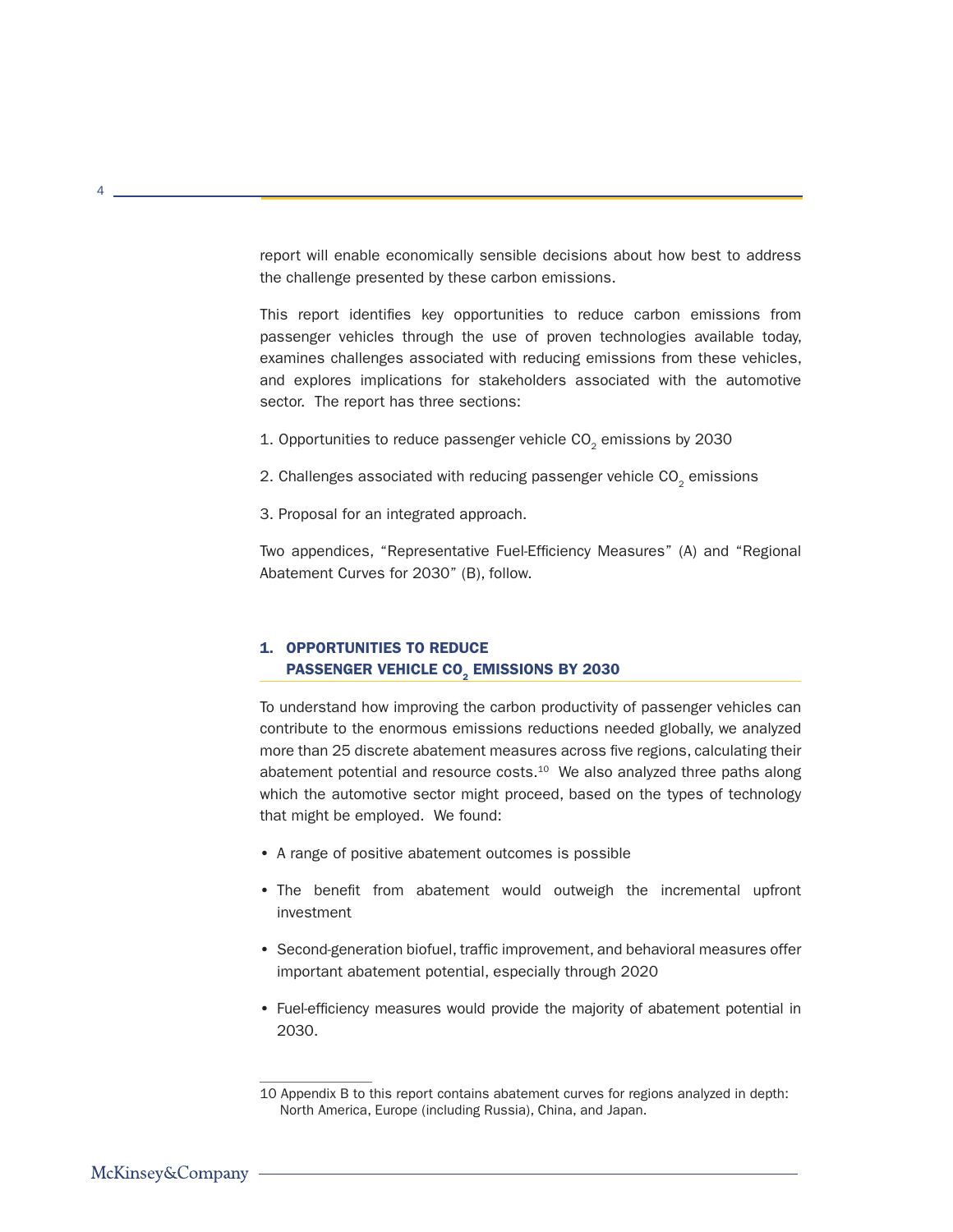The remainder of this section examines these findings in more detail.

#### Range of positive abatement outcomes possible

The three abatement paths represent different potential approaches to improving the carbon efficiency of passenger vehicles. Presented below as separate scenarios, these paths differ according to the propulsion technology they emphasize:

- Hybrid and electric technologies
- Mixture of hybrid, electric, and internal combustion technologies
- Internal combustion technology.

The scenarios differ in the rate and time over which particular technologies penetrate the global vehicle fleet, leading to different penetration levels in 2030. By definition, there is a large difference between the number of new vehicles entering the fleet in any year and the size of the fleet itself. Actions that reduce the carbon emissions of new vehicles therefore have a delayed impact, whereas actions that affect the whole fleet have a more immediate effect. Rather than providing a point estimate of future emissions and abatement, the scenarios offer a range of possible outcomes and reveal the relative advantages and disadvantages of different approaches. We analyzed the abatement potential of each scenario relative to two reference points: projected future automotive sector emissions (assuming no action is taken to reduce emissions) and 2006 emissions figures (Exhibit 1).

It is important to note that calculations of well-to-wheel emissions from the electrification of vehicles assume an aggressive reduction in the carbon intensity of electricity generation, from approximately 600 to 250 tonnes  $CO<sub>e</sub>$ e per gigawatt-hour. The scenarios share the same assumptions for abatement using other important measures, specifically biofuel, traffic flow, a shift to public transportation, and eco-driving. Many of these additional measures could begin to have meaningful impact relatively quickly, causing emissions from the use of passenger vehicles to begin declining within the next decade.

• Hybrid-and-electric scenario: 49-percent reduction relative to the no-action emissions baseline; a 22-percent reduction relative to 2006 emissions levels. This represents a relatively aggressive scenario, assuming a rapid transition toward a world of electricity-based vehicle propulsion systems (Exhibit 2). All remaining ICE-powered vehicles would be optimized for greater carbon efficiency. Average well-to-wheel emissions from new vehicles worldwide in this scenario would decline from 270 grams of  $CO<sub>2</sub>$  per kilometer traveled in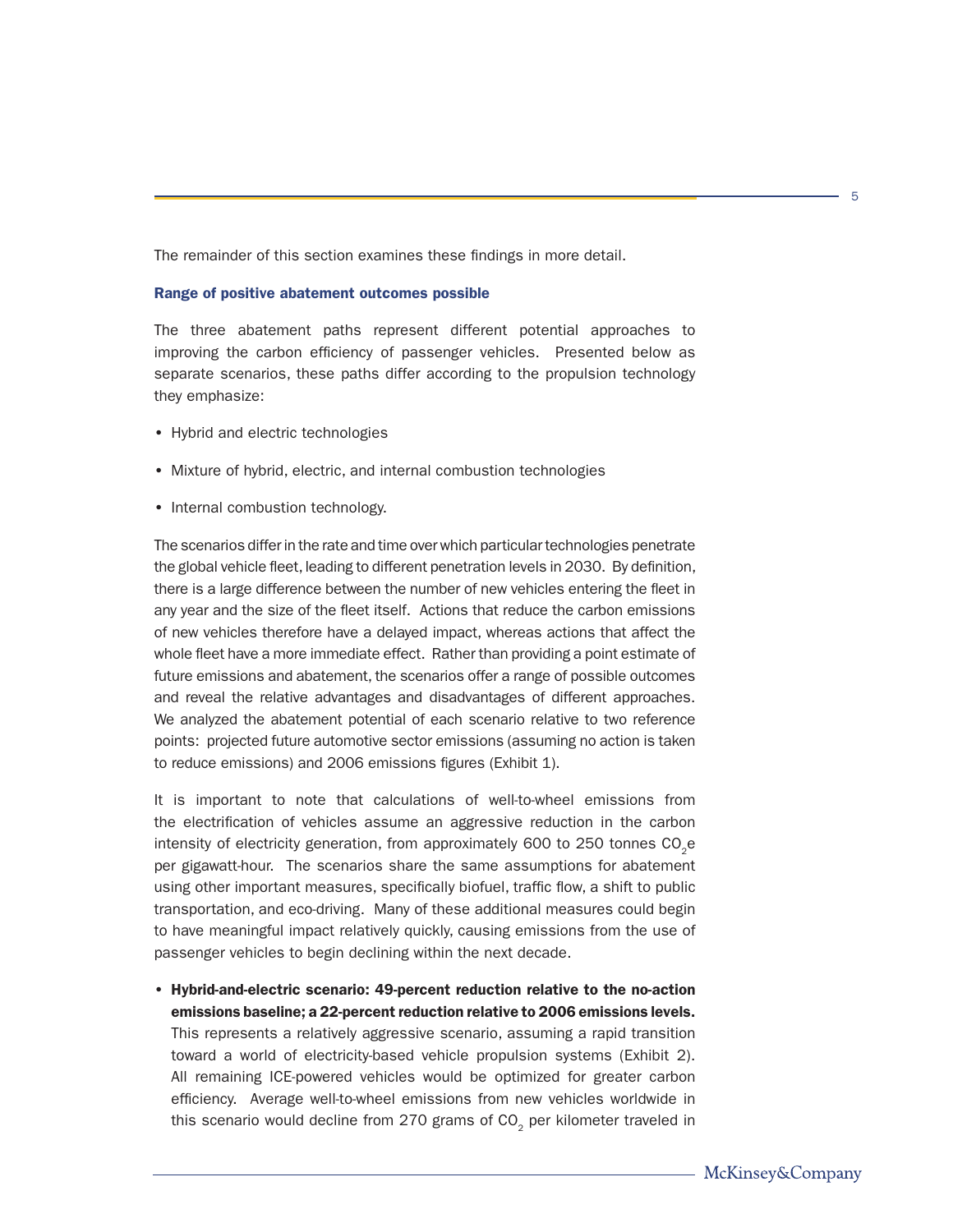

## Global passenger vehicle CO<sub>2</sub> emissions and abatement potential

\* Emissions reductions for biofuels, traffic flow, driving behavior and distance driven based on mixed-technology scenario. Source: McKinsey analysis

2006 to 130 grams of  $CO<sub>2</sub>$  per kilometer in 2030.<sup>11</sup> Almost 60 percent of the abatement potential in this scenario depends on the availability of lowcarbon sources of electricity generation and assumes an infrastructure will be in place to support the electrified vehicle fleet.

- Mixed-technology scenario: 47-percent reduction relative to the baseline; 18-percent reduction relative to 2006 emissions. This scenario assumes a more balanced mix of technological solutions reach the market, including optimized ICEs, hybrids, and electric vehicles. Average well-to-wheel emissions from new vehicles in this scenario would fall to  $150$  grams of  $CO<sub>2</sub>$  per kilometer travelled in 2030.
- ICE scenario: 42-percent reduction relative to the baseline; 11 percent reduction relative to 2006 emissions. This scenario assumes automakers optimize the fuel efficiency of vehicles powered by internal combustion engines, but the sector does not witness any meaningful global penetration of hybrid or electric vehicles. Average well-to-wheel emissions from new vehicles would decline to 170 grams of  $CO<sub>2</sub>$  per kilometer travelled in 2030.

6

Exhibit 1

<sup>11</sup> Based on 2,371 grams CO<sub>2</sub> per liter of gasoline fuel and 2,640 grams of CO<sub>2</sub> per liter for diesel fuel.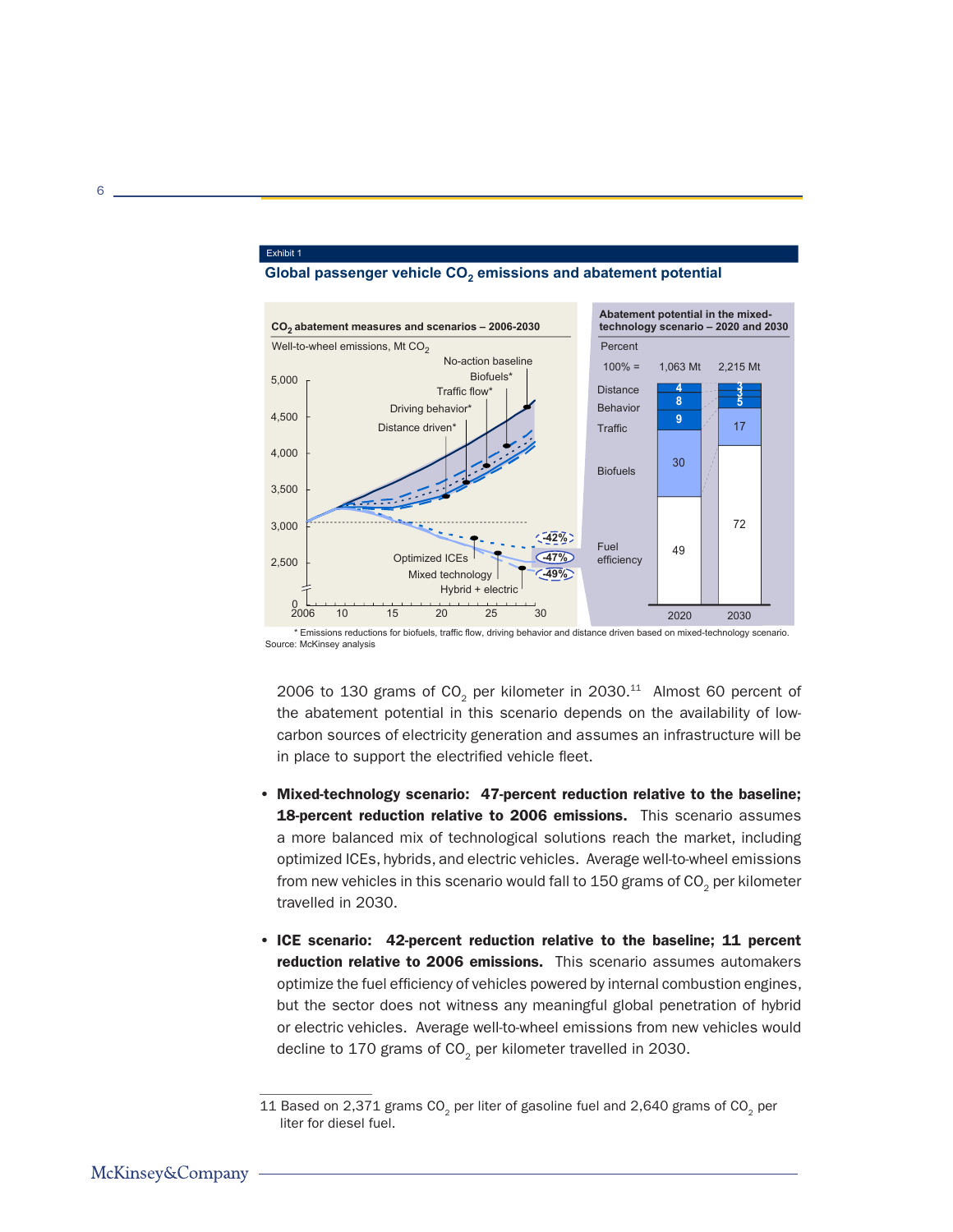

Source: Global GHG Abatement Cost Curve v2.0

Electrification of the vehicle fleet will play an ever-increasing role in reducing carbon emissions from passenger vehicles in the medium to long term. As CO<sub>2</sub> emissions from electricity generation decline through planned investments, Europe and the United States will reach a point at which vehicle electrification will make sense for well-to-wheel carbon abatement, potentially as early as 2017. In the most aggressive case, the hypothetical electrification of the entire global passenger vehicle fleet by 2030 (over four product generations) would likely reduce well-to-wheel carbon emissions from passenger vehicles by 81 percent relative to the no-action baseline. This scenario assumes the carbon intensity of electricity generation in 2030 would be approximately 250 tonnes per gigawatt-hour – a challenging but feasible scenario.<sup>12</sup> We have not detailed such a scenario in this report, as the timing of the transition to such a future state remains unclear and will depend on numerous factors; furthermore, the costs, given today's business models, would be significant. A technical breakthrough that significantly reduces battery system costs and development of an infrastructure that supports vehicle charging on a mass scale will likely

<sup>12</sup> See "Pathways to a Low-Carbon Economy: The Global Greenhouse Gas Abatement Cost Curve, version 2," McKinsey & Company, January 2009, chapter 8.1. As of 2009, the carbon intensity of electricity stands at around 600 tonnes CO<sub>2</sub>e per gigawatt-hour, and well-to-wheel carbon emissions in some regions would actually increase in the short term with electrification of vehicles.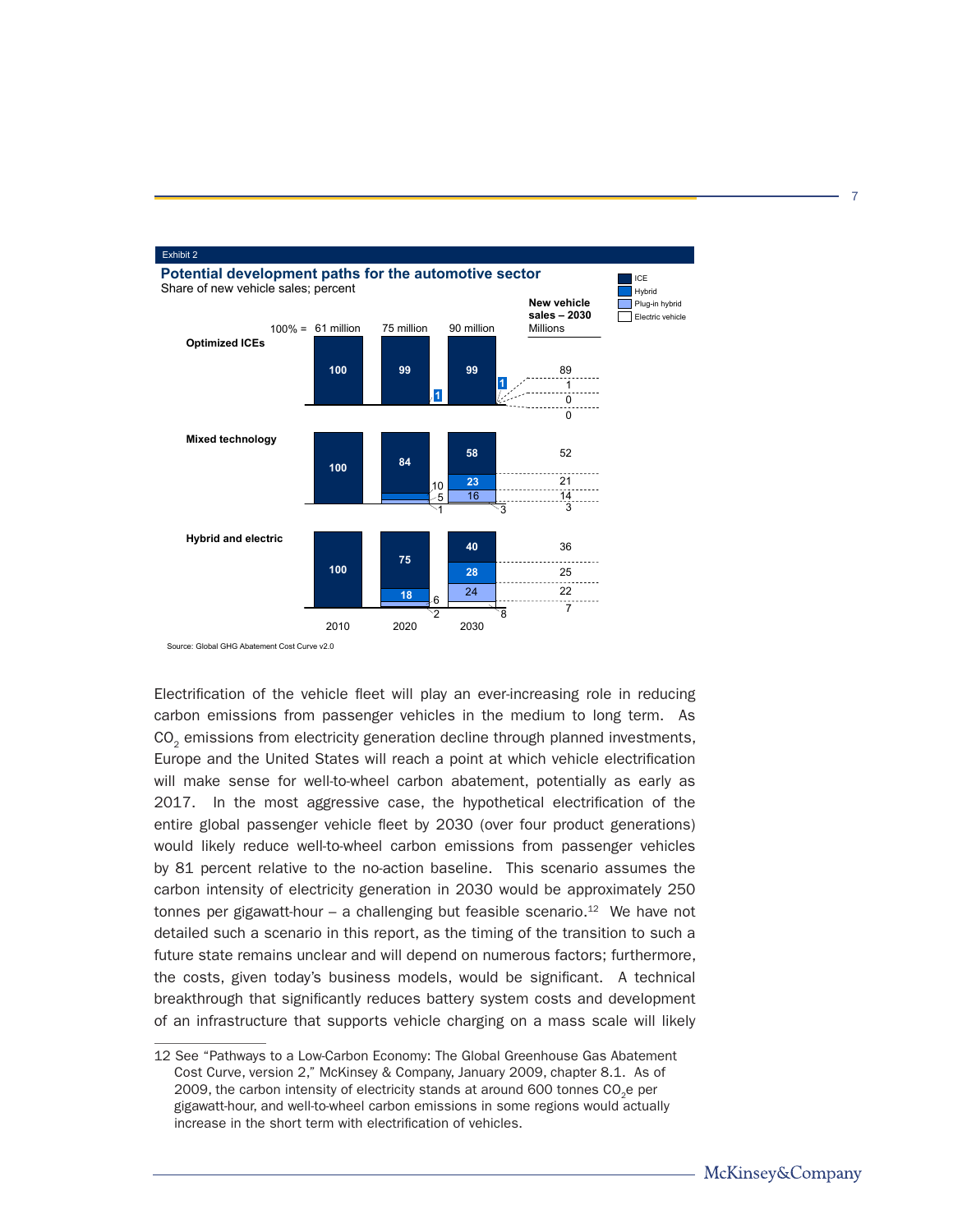dictate the timing. Innovation in this area is occurring rapidly as new business models are being developed to address the initial costs of battery systems and the limitations of today's infrastructure.

#### Benefit from abatement would outweigh incremental upfront investment

For the balance of this report, we focus on the mixed-technology scenario because it envisions a moderately paced transition away from ICEs and depends less on improvements to the carbon intensity of the energy supply. In this scenario, with the average price of oil assumed to be \$60 per barrel,<sup>13</sup> the global automotive sector could reduce its annual emissions by  $2.2$  Gt CO<sub>2</sub>e with an average annualized savings of €27 ( $\approx$ \$36) per-tonne CO<sub>2</sub>e. It is important to note, however, that fuel savings and incremental costs are measured over the lifetime of the vehicle, without regard for who makes the initial investment and who receives the benefit of the fuel savings.

By arranging the abatement measures, with their potentials, from lowest to highest per-tonne cost, we created a global carbon abatement curve for passenger vehicles. In many cases we aggregated groups of closely related measures into a single entry; this was especially true of fuel-efficiency technologies, which we grouped into separate gasoline and diesel packages of increasing fuel efficiency (labeled "P1" through "P4"), $14$  based on how these technologies would likely be introduced by automakers.

We calculated the incremental per-tonne cost shown in the abatement curves as the annualized incremental cost for implementation minus the annualized benefit of implementation, displaying the cost in 2006 real euros. For fuelefficiency measures, we calculated the per-tonne cost as the difference between the annualized incremental vehicle cost associated with the CO<sub>2</sub> reduction technologies and the annualized fuel savings that result from better fuel economy. If the measure appears on the cost curve below the horizontal axis, the benefits outweigh the costs (a cost-negative measure) on an annual basis.

<sup>13</sup> Throughout our analyses, the price of oil is assumed to be \$60 per barrel for West Texas Intermediate (WTI), unless otherwise noted.

<sup>14</sup> Gasoline Package 4 consists of engine downsizing (≈40 percent) with turbo-charging, variable valve control, engine friction reduction, homogeneous direct injection, low rolling resistance tires, weight reduction  $(\approx 9$  percent), electrification of ancillary components, optimized dual-clutch transmission, improved aerodynamics, and stopstart capability with regenerative braking. Appendix A outlines the contents of this and other fuel-efficiency packages.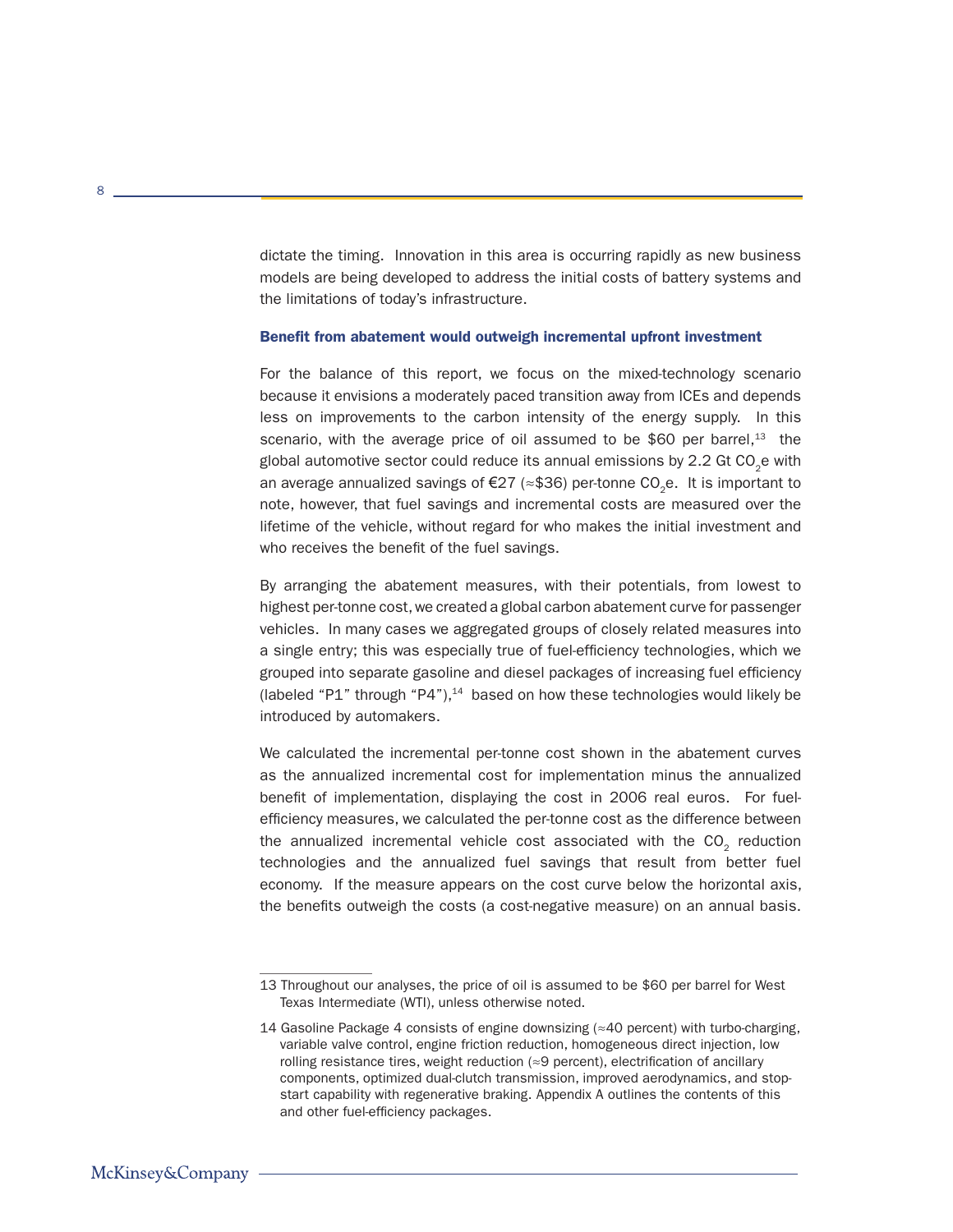If the measure appears above the axis, costs are greater than benefits (a costpositive measure).15

The abatement curve for the mixed-technology scenario in 2030 shows, for example, that the second-generation biofuel, driving behavior, and traffic flow measures would be highly cost effective (Exhibit 3). Reducing the carbon content of fuel by increasing the mix of biofuel to 25 percent could be achieved at a net cost of  $\epsilon$ 2 (≈\$3) per tonne CO<sub>2</sub>e. By contrast, traffic improvement measures could yield a benefit of €66 ( $\approx$ \$89) per tonne of CO<sub>2</sub>e abated and would affect the entire fleet, not only new vehicles.<sup>16</sup>



<sup>15</sup> To make figures comparable across regions, the costs and benefit calculations do not consider regional taxes, subsidies, or other differences from natural market cost and benefits. The figures have also been calculated over the useful life of the assets involved (15 years for automobiles); these figures therefore omit the economics related to first and subsequent owners.

16 Per-tonne CO<sub>2</sub>e savings for traffic improvements were calculated based on individual government reports of road construction and the economics of improvement projects, which allocate the capital expense to such benefits as safety and time.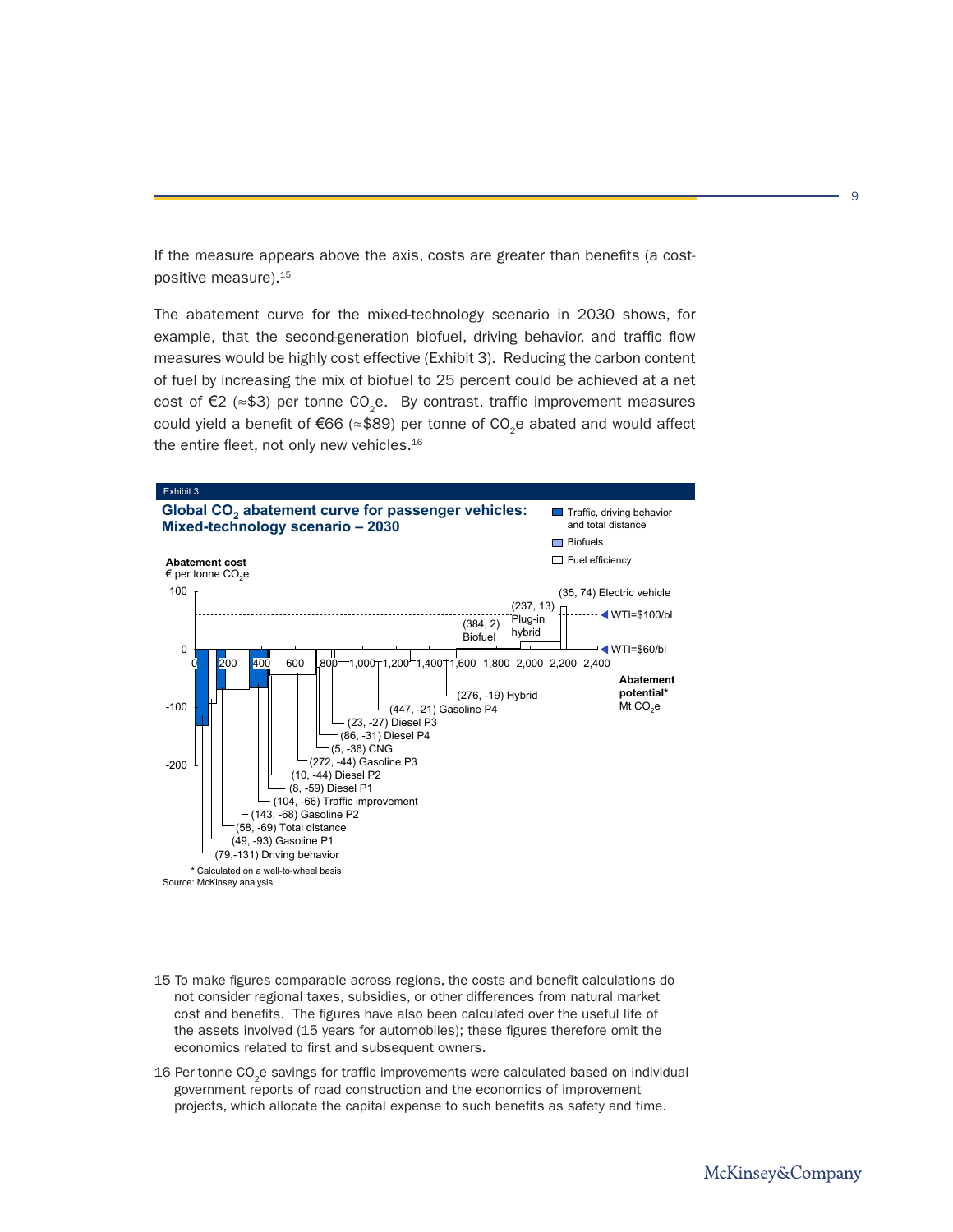The curve also reveals that improving the fuel efficiency of new vehicles would save modest sums of money for consumers, on average and over the life of the vehicle. With crude oil priced at \$60 per barrel, reducing 1 tonne  $CO<sub>2</sub>e$  from passenger vehicles in the hybrid-and-electric scenario would yield a net benefit of €13 (≈\$18) to the average consumer from associated fuel savings. In the ICE and mixed-technology scenarios, consumers would save  $\epsilon$ 38 ( $\approx$ \$51) and  $\epsilon$ 27 (≈\$36) per tonne respectively. The benefit to consumers would be even greater if average long-term fuel prices are higher.

It is worth noting that the ICE scenario offers the most cost-effective abatement on a per-tonne basis in 2030, with average per-tonne savings that are 40 percent greater than the mixed-technology scenario and almost 200 percent greater than the hybrid-and-electric scenario. The fuel efficiency for optimized ICEs in our scenarios, however, is near the maximum possible level. Achieving a stepchange improvement beyond this would require a fundamental change in the underlying energy supply to lower-carbon sources, such as second-generation biofuels or electricity.

# Biofuel, traffic improvement, and behavioral measures offer important abatement potential, especially through 2020

Measures to reduce the carbon content of fuel, improve traffic flow and driving behavior, reduce distances driven, and manage the vehicle stock would provide as much as 630 megatonnes (Mt) of abatement in 2030 in our mixed-technology scenario. Some of these measures, notably improving traffic flow and driving behavior and reducing the carbon content of fuel, are especially important to abatement efforts through 2020.

• Reducing the well-to-wheel carbon content of fuel and energy. Reducing the carbon content of fuel by increasing the average biofuel mix in the gasoline supply to 25 percent globally could theoretically yield 380 Mt of abatement (17 percent of the total) at an average cost of €2 ( $\approx$ \$3) per tonne CO<sub>2</sub>e in 2030. Blending low-carbon biofuel is an effective way to cut the well-to-wheel carbon content of fuel. Our analysis assumes that a 25-percent biofuel-gasoline mix (the level currently achieved in Brazil) would be possible in all regions using a combination of first-generation feedstock, such as sugarcane, and second-generation ligno-cellulosic sources, such as switch-grass, which are expected to offer substantially greater carbon abatement than corn-based ethanol. For biodiesel, a 25-percent mix is also possible in some regions from such first-generation feedstock as palm oil, rapeseed, soy beans, and recycled cooking oils, but there may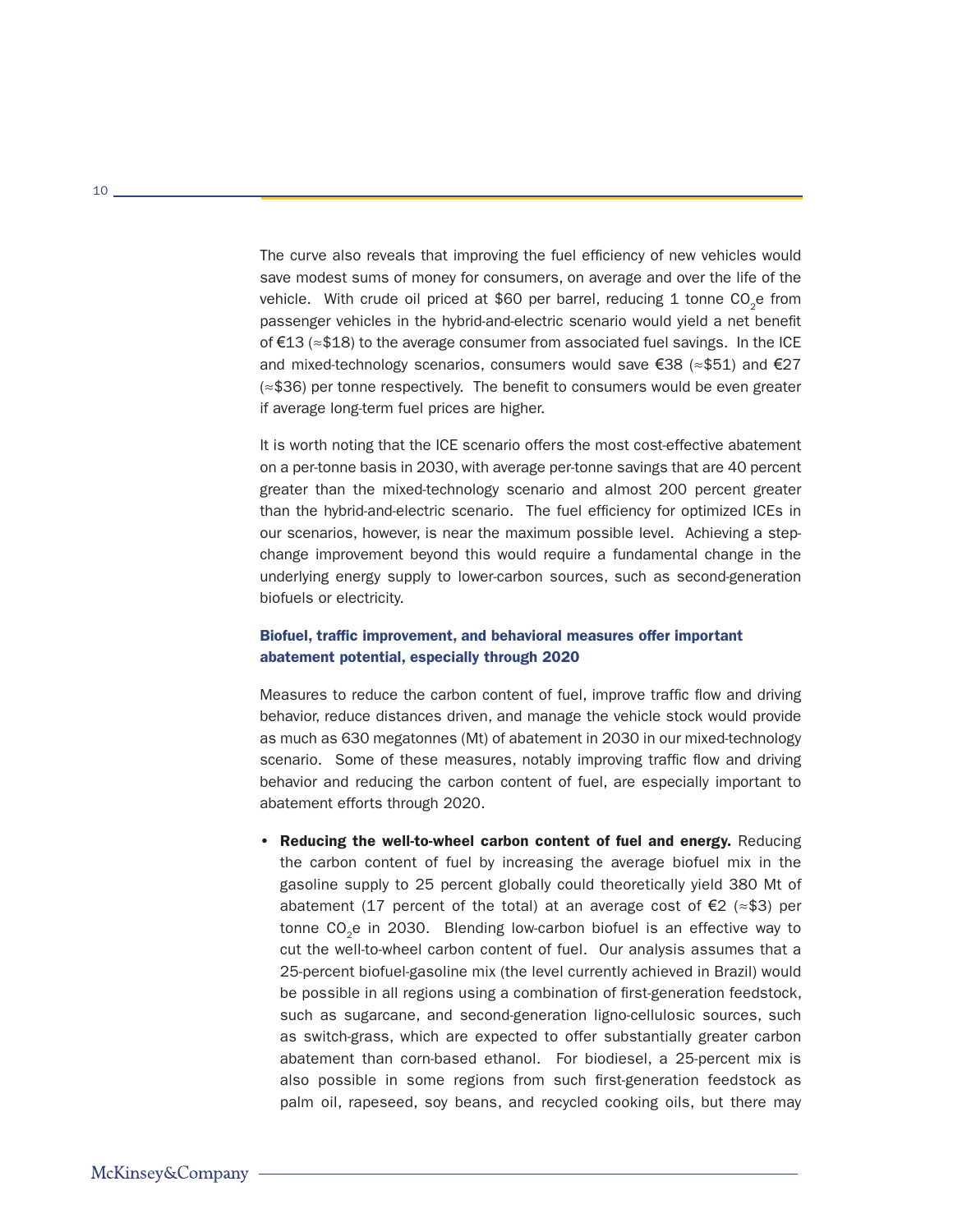also be second-generation feedstocks and processes that would reduce production costs.17

Widespread implementation of biofuels would, however, incur additional costs and might not be a viable option in every country. Development of biofuels that more closely resemble gasoline and diesel would help address this challenge. To use ethanol at blending levels above 10 percent, $18$  for example, vehicles would need a €225 to €370 (\$300 to \$500) upgrade to their fuel-delivery systems, due to the corrosive properties of ethanol. Given current and expected future costs for production capacity, the economic attractiveness of biofuels will be driven by some combination of successes in commercial-scale production efficiency, feedstock costs, subsidies, a tax on carbon, and the long-term price of oil.

- Improving traffic flow and driving behavior. Improving traffic flow and driving behavior would yield 180 Mt of abatement (8 percent of the total) at an average savings of €94 (≈\$127) per tonne in 2030. Improving traffic flow through smarter traffic signals and other related approaches would improve the actual fuel efficiency of vehicles, for example, by reducing the number of starts and stops, reducing the need for acceleration and deceleration, and increasing the average speed. Educating consumers to eco-drive can improve actual fuel efficiency by an average of 17 percent, although it varies from driver to driver; implemented on a mass scale, eco-driving could reduce emissions by about 3 percent globally. Policymakers in many regions generally overlook traffic flow and driving behavior as levers for CO<sub>2</sub> abatement, although our analysis suggests these are among the most cost-effective levers. In fact, improving traffic flow and driving behavior yield a per-tonne benefit to society that is greater than the average benefit from fuel-efficiency measures. A number of these measures could be achieved in relative short order, making them especially attractive for the period from 2010 to 2020.
- Reducing the distance driven. Reducing the distance driven would yield 58 Mt of abatement (3 percent of the total), with a savings of €69 ( $\approx$ \$93) per tonne in 2030. Shifting to alternative modes of transportation (e.g., rail, bus, bicycle, foot) and implementing road pricing could help cut distances driven annually.

<sup>17</sup> Our model assumes 25-percent biodiesel penetration is possible in North America, China, and Japan, where diesel comprises less than 2 percent of the automotive fuel supply. In Europe, where diesel accounts for a larger share (30 percent in 2006, 40 percent in 2030), our model assumes no growth in biodiesel.

<sup>18</sup> Based on reports by U.S. automakers; the threshold in Europe is set lower, at 5.7 percent.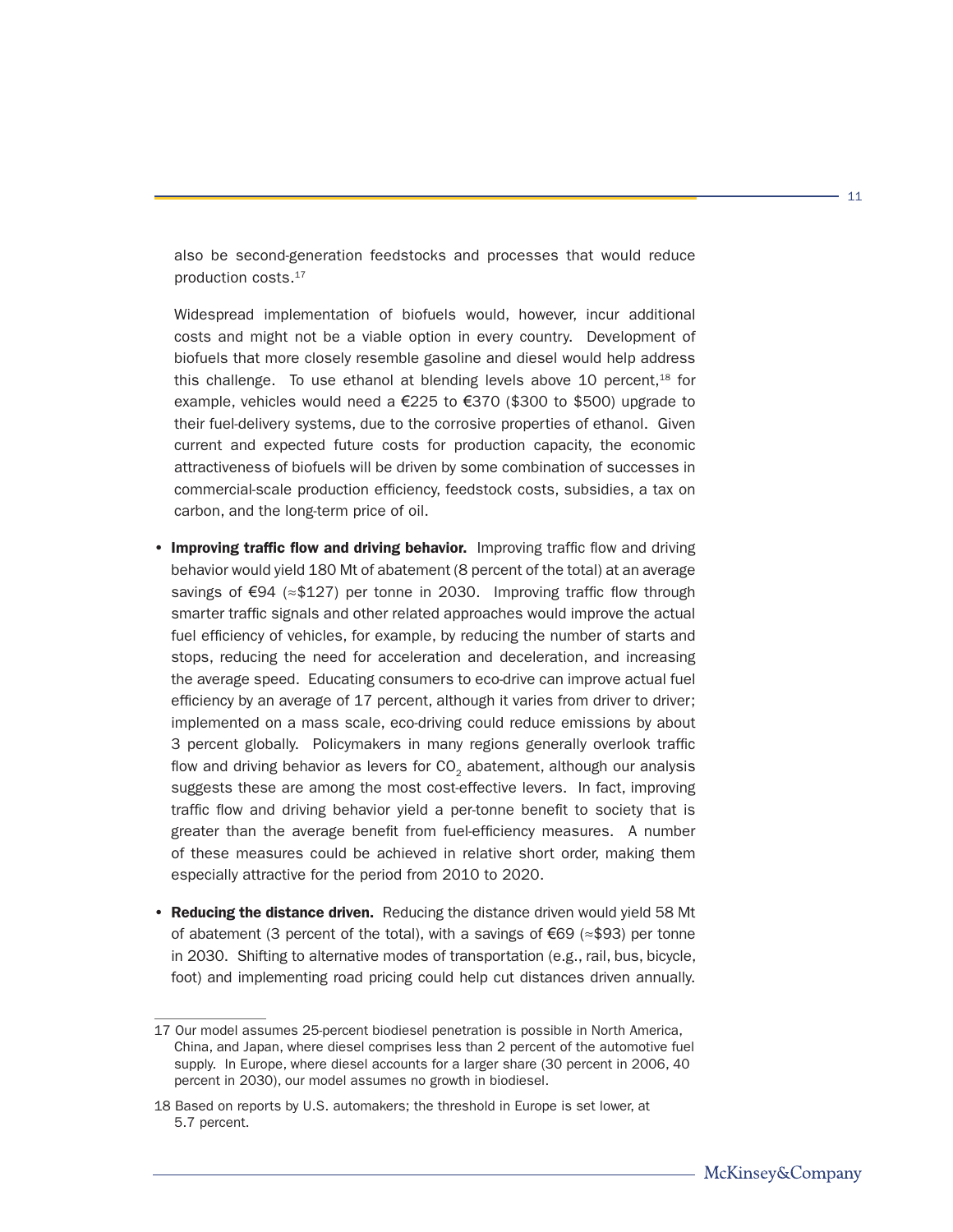In developing countries where major infrastructure improvements are just under way or planned, efforts to build smart, efficient public transportation systems could reduce the need for passenger vehicles, especially in densely populated metropolitan areas.

• Managing vehicle stock. Scrap programs or fuel-efficiency requirements for existing vehicle stock could accelerate the retirement of older, less fuel-efficient vehicles and simultaneously increase demand for more efficient vehicles. These programs can be particularly effective for CO<sub>2</sub> reduction where the stock of old vehicles is large. Germany and France, for example, currently provide subsidies of €2,500 ( $\approx$ \$3,375) and €1,000 ( $\approx$ \$1,350) respectively to consumers who scrap an older vehicle in favor of a new, more fuel-efficient one.<sup>19</sup> Efforts to manage vehicle stock also could provide other benefits, such as improved road safety, while stimulating demand for new fuel-efficient vehicles.

#### Fuel-efficiency measures would provide majority of abatement in 2030

Increasing fuel efficiency is the single most important abatement lever for 2030 and beyond. More than 70 percent of the total abatement potential in that year could come from fuel-efficiency measures, yielding 1.6 Gt of abatement at an average savings of  $\epsilon$ 25 ( $\approx$ \$34) per tonne. Improving the powertrain efficiency, aerodynamics, and rolling resistance (including weight reduction) of vehicles can enhance their well-to-wheel fuel efficiency by 30 to 85 percent over current levels, depending on the approach:

- **Optimized ICEs.** Technology available today can improve the fuel efficiency of today's ICE gasoline vehicles by about 39 percent at an incremental cost (relative to the cost of an average vehicle without such technologies) of around €3,000 (≈\$4,050) per vehicle. Similar changes to diesel vehicles can boost fuel efficiency by 36 percent over current levels at an incremental cost of around €2,600 (≈\$3,510) more than today.
- Hybrid-electric vehicles. Current hybrid-electric technology can improve vehicle fuel efficiency relative to today's ICE equivalent by about 30 percent; combined with additional vehicle optimization measures like further weight reduction, fuel efficiency would increase by an average of 44 percent relative to today's ICE. The incremental per-vehicle cost is almost €4,000 (≈\$5,400) today.

<sup>19</sup> In the German program, the vehicle being scrapped must be at least 9 years old, while in the French program the vehicle must be at least 10 years old.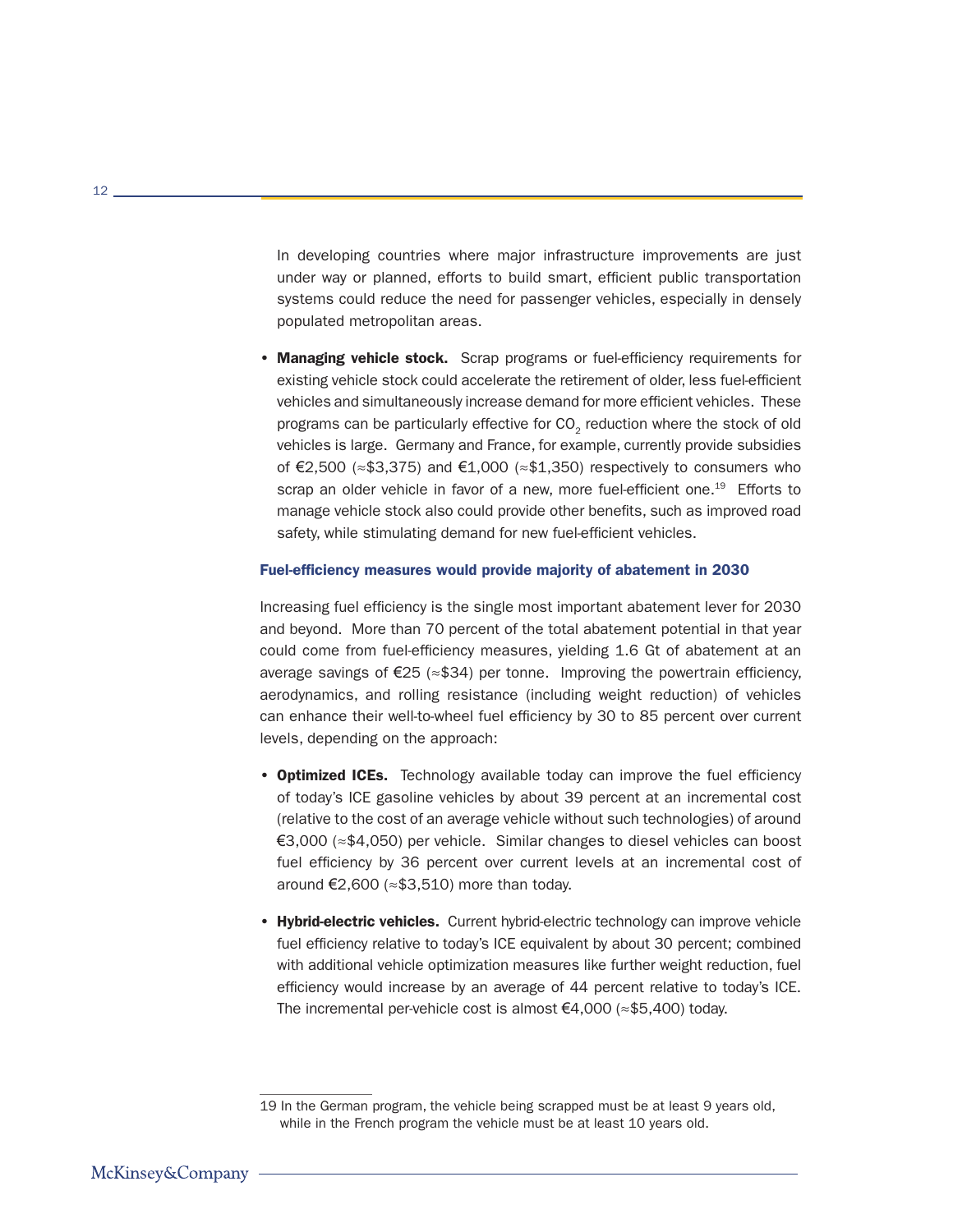- Plug-in hybrid-electric vehicles. PHEV technology combined with vehicle optimization can yield fuel-efficiency improvements of between 65 and 80 percent in some regions relative to current ICE performance, although the incremental cost per vehicle would be almost €16,126 (≈\$21,770) today for a vehicle with an electrical driving range of 60 kilometers (≈38 miles).
- Electric vehicles. In 2030, EVs could provide well-to-wheel emissions reductions of 70 to 85 percent relative to today's ICE vehicles, with virtually zero tail-pipe emissions. With cost reductions for batteries in the range of 5 to 8 percent per year through 2030, incremental per-vehicle costs are likely to decline from €36,000 ( $\approx$ \$48,500) today to €5,800 ( $\approx$ \$7,800) over the next two decades for vehicles with a driving range of 160 kilometers ( $\approx$ 100 miles). Electric vehicles capable of such distances will remain more costly than their ICE equivalents, suggesting that less costly, lower-range EV derivatives may be more likely to prevail. In addition, infrastructure investments will be required on a large scale to support an electric vehicle fleet of any significance.<sup>20</sup>

In calculating abatement potentials, we focused on proven technologies that can be deployed at a commercial scale in the very near future, so as to provide as realistic an estimate as possible. If important breakthroughs occur in such emerging technologies as high-capacity electricity storage, fuel cells, or thirdgeneration biofuels, then the amount of carbon that can be abated by 2030 could rise dramatically.

Beyond the implementation of electric vehicles and low-carbon energy supply, radical "game-changing" technologies could play an even greater role in abatement over the coming decades. These technologies could include the development and commercialization of a newer and lighter generation of vehicles that break existing paradigms. For example, personal transportation has been dominated for decades by four-wheel vehicles that spend 98 percent of their fuel to move the vehicle itself and not the passengers or cargo. Other gamechanging technologies could include advances in traffic control and could create, for example, intelligent traffic management systems in which traditional signals and traffic lanes are not required, or where vehicles communicate with each other, preventing crashes and the carbon-wasting congestion that results.

<sup>20</sup> For battery-powered EVs, the evolution of costs and associated payback periods is highly uncertain, because reported costs for batteries differ widely within the industry. For example, per-kilowatt-hour costs for lithium-ion batteries in 2008 ranged from €505 (≈\$681) to €1,143 (≈\$1,542).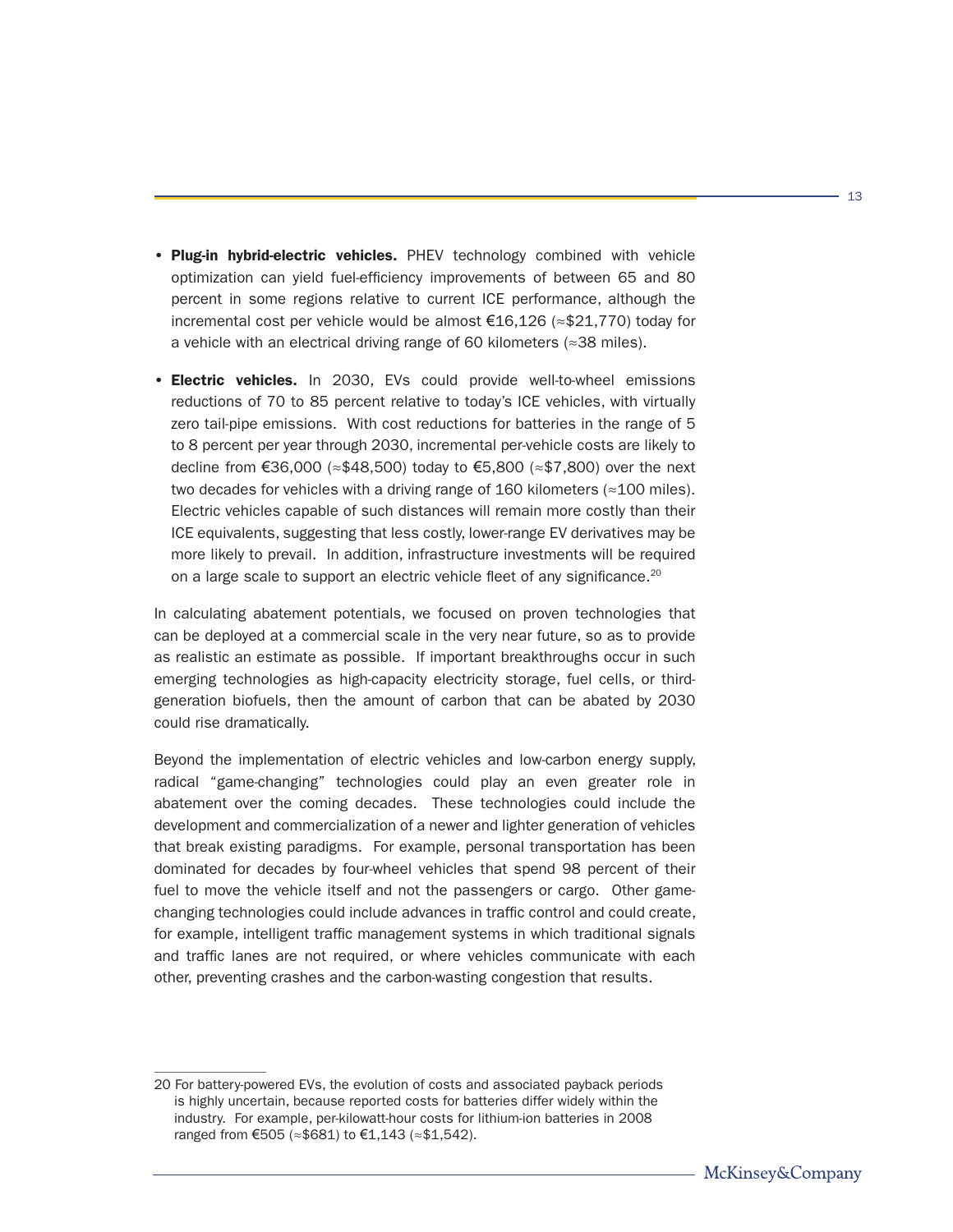Though we make no attempt to quantify the potential from such opportunities in our abatement curves, these developments could become important if the IPCC's longer-term emissions thresholds, those for 2050, are to be achieved.

# 2. CHALLENGES ASSOCIATED WITH REDUCING PASSENGER VEHICLE CO<sub>2</sub> EMISSIONS

Abatement of  $CO<sub>2</sub>$  emissions in the automotive sector offers a positive net economic benefit of some €27 ( $\approx$ \$36) per-tonne CO<sub>2</sub>e in 2030, substantially more per tonne than abatement in most other sectors, including electric power, iron and steel, chemicals, and agriculture. $21$  One might expect that the benefit associated with abating passenger vehicle emissions would motivate pursuit of that potential, even though these vehicles account for only 7 percent of global annual greenhouse emissions. Despite the net economic benefit, however, achieving meaningful reductions in passenger vehicle emissions will be a mammoth challenge. Three factors make it especially challenging: first, the upfront investment needed for implementation is exceptionally large; second, there are substantial barriers to changing consumer behavior; and third, the need for timely action is building.

#### Large upfront investment needed for implementation

While many of the fuel-efficiency measures would  $-$  at a global level  $-$  benefit consumers over the life of the vehicles, the incremental upfront investment in content needed for implementation is outstandingly large. The *annual* incremental investment in 2030 for enhanced vehicle content to improve fuel efficiency (Exhibit 4) – across all regions and all propulsion systems – would exceed  $\epsilon$ 170 billion (≈\$230 billion), averaging €1,890 (≈\$2,550) per vehicle. This amount would represent roughly 14 percent of the total expected industry spend on passenger vehicles that year. The incremental investment per vehicle would vary according to the type of technology deployed to abate carbon emissions. For example, in 2030 an optimized ICE installed in a vehicle that is both lighter and more aerodynamic would have an incremental cost of €1,563 (≈\$2,109) over the average vehicle today (Appendix A).

<sup>21</sup> See "Pathways" (note 12), chapter 4. Displayed on an abatement curve, the automotive sector would have an average per-tonne cost of abatement of negative €27, while electric power would have an average positive cost of €21 ( $\approx$ \$28), iron and steel €17 (≈\$23), chemicals €5 (≈\$7), and agriculture €1.20 (≈\$2).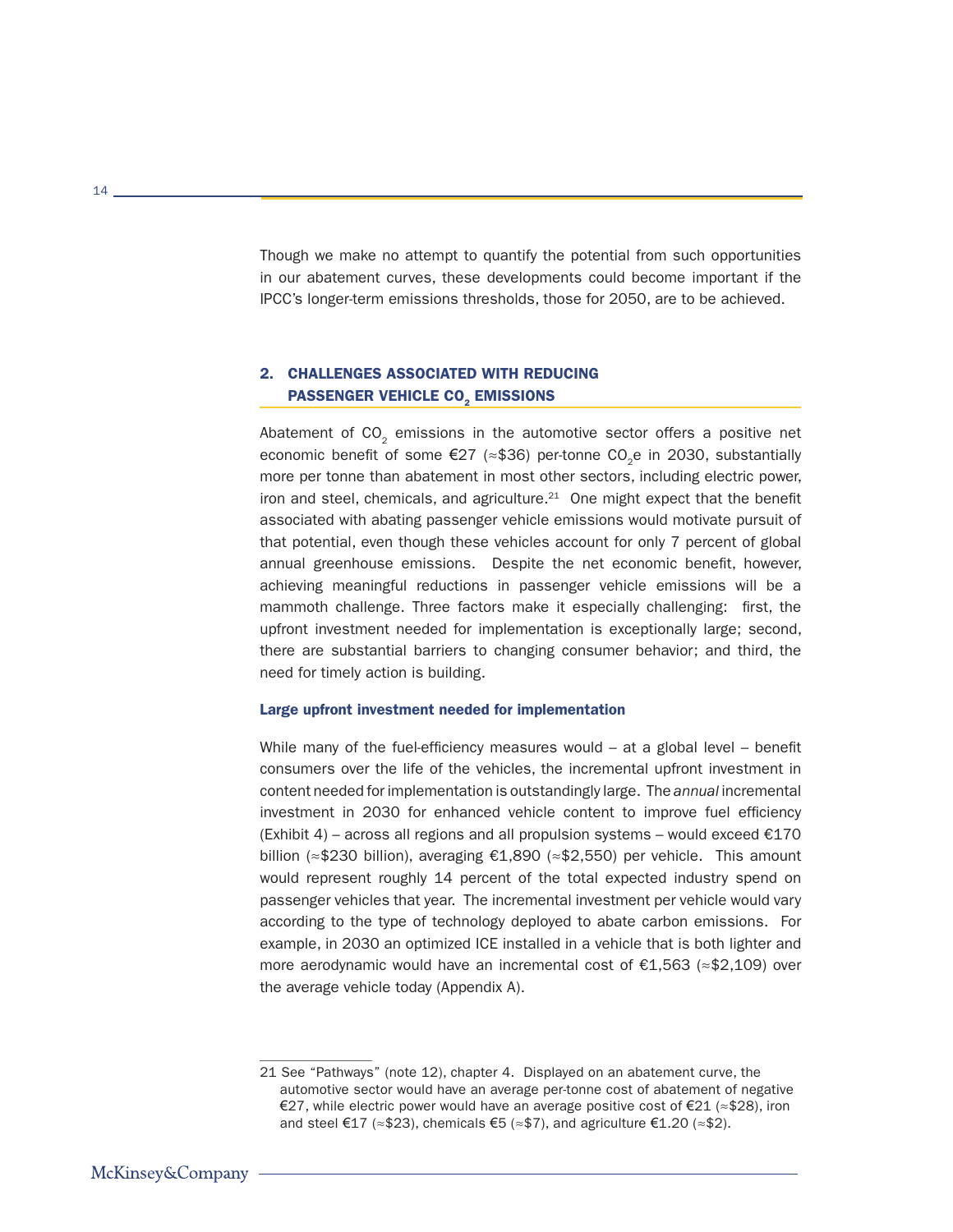

<sup>\*</sup> Assuming 83% of total sales based on major automakers COGS in each region. Total market size estimate is based on (new vehicle units sold) x (average vehicle price) in each region Source: Global Insight; Data monitor; analyst reports; press search; McKinsey analysis

These figures reflect annual cost reductions averaging 3.0 to 3.5 percent for fuelefficiency-related content included through 2030. In addition, automakers and their suppliers have, in the past, reduced the overall cost of the basic gasolinepowered vehicle by an average of some 2.5 percent per year.<sup>22</sup> Historically, these annual cost reductions have been accompanied by additions of new content (e.g., upgrades to the powertrain, safety improvements, comfort enhancements, and infotainment features). To the extent that future additions of fuel-efficiency content displace or defer other enhancements (e.g., in-car communications), the overall cost of the average vehicle would gradually decline over time, albeit from a higher initial cost. Strong regulatory pressure may ensure that future productivity gains are invested in fuel-efficiency measures, potentially even at the expense of innovations that would enhance other attributes – and therefore, the overall value – of passenger vehicles.

Implementing fuel-efficiency measures in the passenger vehicle sector would demand greater "capital intensity" than would abatement in any other sector (Exhibit 5).

<sup>22</sup> See "HAWK 2015: Knowledge-based changes in the automotive value chain," McKinsey & Company, August 2003. This study found that the automotive industry typically reduces per-vehicle costs by €3,000 (≈\$4,050) every 13 years. Automakers typically add approximately €4,000 (≈\$5,400) of content to vehicles over the same period, leading to gradual increases in the cost of vehicles to consumers.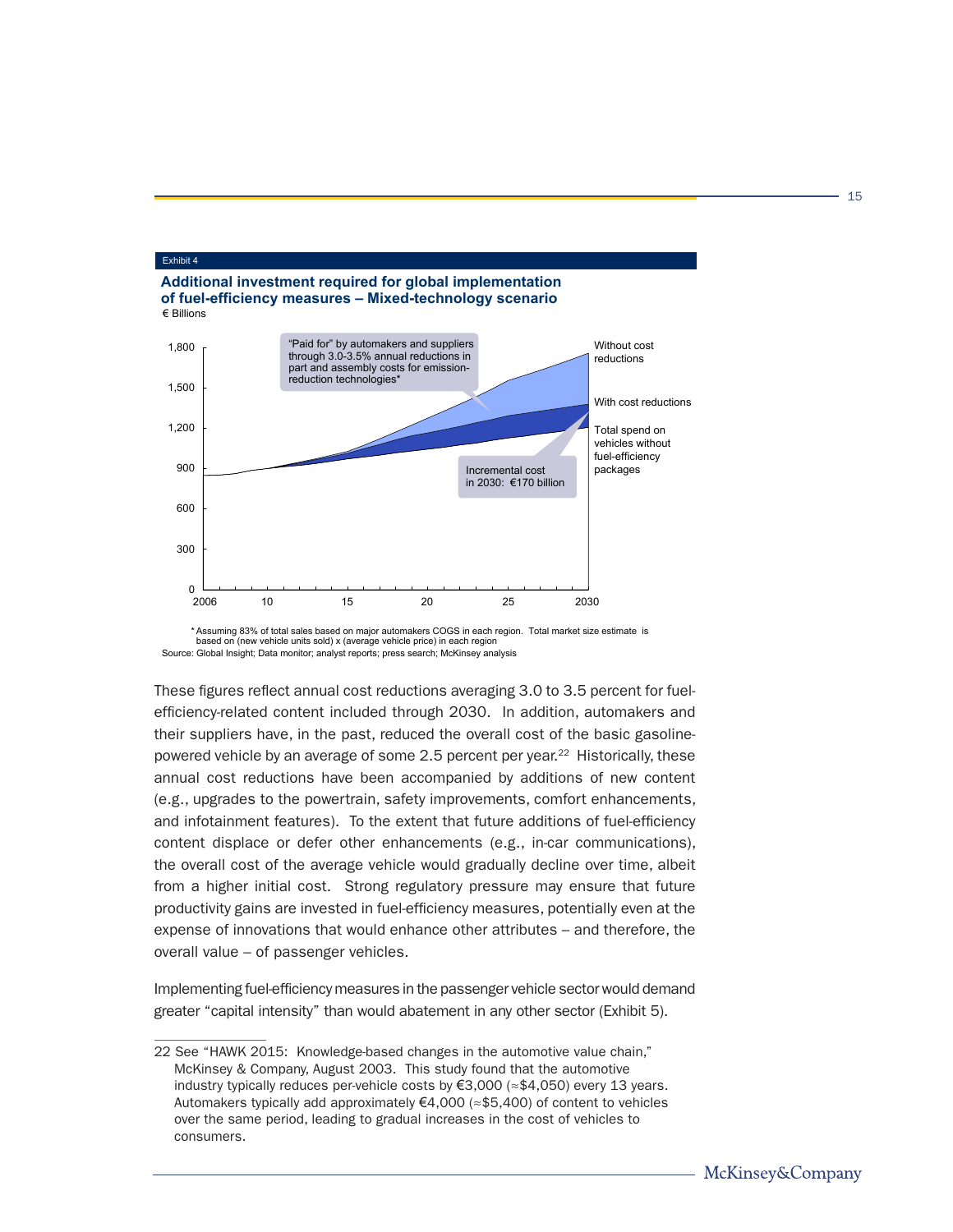

avoided during the lifetime of the investment. For measures where upfront investments decrease over time with a learning rate, the weighted average investment over time has been used. Source: McKinsey Global GHG Abatement Cost Curve v2.0

By "capital intensity" we mean the level of capital required per ton of  $CO<sub>2</sub>e$ abated over the lifetime of the vehicle; for the passenger vehicle sector, this refers to the incremental investment needed to buy a vehicle with a fuel-efficiency package compared to buying a vehicle without such a package. In fact, the capital intensity of abatement for passenger vehicles is more than nine times the capital intensity of abatement in the power sector, and more than three times that in the buildings sector.

While fuel savings will help offset the large investment requirements, a cash flow analysis of the mixed-technology scenario (calculated as the cash required for new investments in each year minus the fuel savings in each year) indicates that cash requirements for fuel-efficiency measures would peak in 2020 at about €60 billion (≈\$81 billion) per year. By 2028, the cumulative impact of fuel-efficiency measures adopted in the mixed-technology scenario would for the first time exceed the required investment, and the fuel-efficiency measures would produce a net benefit for the sector as a whole.

#### Significant barriers associated with consumer behavior

In our view, three common arguments sometimes underestimate the complications associated with this massive need for incremental capital: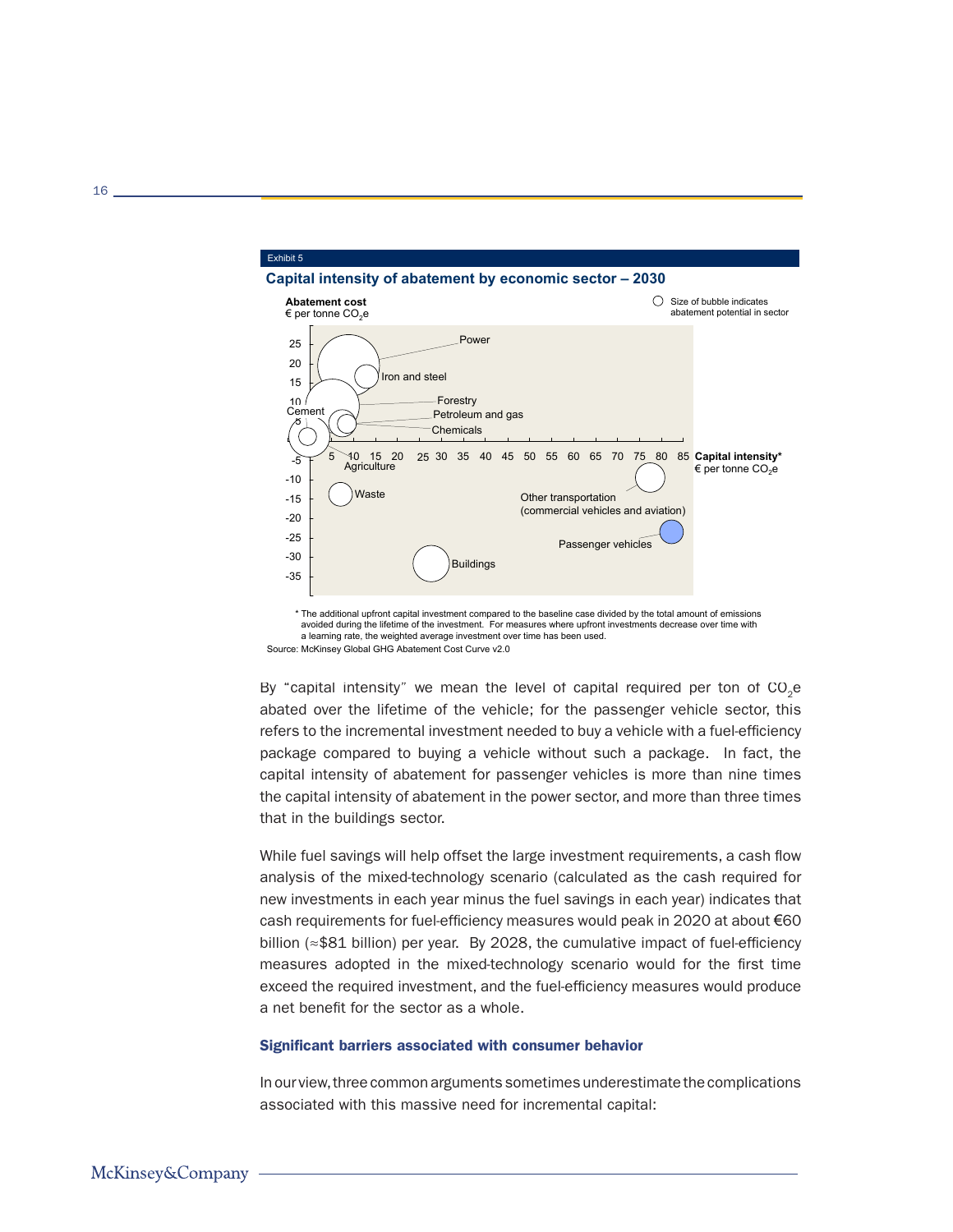- Even if consumers will not pay today, adding a carbon price to fuel (in the form of taxes or other forms of price increase) will stimulate market forces, causing consumers to drive less and motivating them to buy more fuel-efficient vehicles in the future
- Consumers are becoming increasingly aware of environmental issues and will increasingly "buy green" out of concern for the environment
- Consumers are "rational" and will therefore pay the incremental cost associated with fuel-efficiency measures because their investments will pay back with fuel cost savings.

Our analysis suggests that, in the absence of a significant shift from historical patterns, the passenger vehicle sector cannot count on these arguments alone for significant CO<sub>2</sub> reduction in the near term. How the high costs of implementing fuel-efficiency measures will be paid remains an important open question without an obvious or simple answer. This is for three reasons:

1. Relying on increases in fuel prices alone to stimulate abatement in meaningful amounts could have serious negative consequences for the automotive industry. Analysis of retail fuel price changes and miles traveled shows that, over the long-term, sustained high fuel prices may curb driving distance somewhat, but not enough to produce significant long-term abatement. In the short to medium term, the amount of driving does decline slightly in response to sharp rises in the price of fuel (as witnessed by U.S. consumers with the \$3.80-pergallon prices in the summer of 2008), but as consumers adjust to higher prices, distances driven tend to rebound (Exhibit 6). With the exception of a negligible drop in distances traveled in 2007 through 2008, for example, the United States experienced sustained increases in miles traveled by car during the period 2000 to 2008, when retail fuel prices more than doubled.

What *does* happen as fuel prices rise, however, is that individuals spend less on vehicles. Over the past 20 years, consumers have tended to set a fixed share of their wallets for transportation expenses, offsetting higher fuel prices with less spending on vehicles. In 2008, for example, high fuel prices and a significant economic downturn moved some U.S. consumers quickly towards less expensive cars, and away from pricier trucks and SUVs. While sales in all segments plummeted, the drop-off was far deeper for light trucks, SUVs, and vans. U.S. sales of light trucks, SUVs, and vans, for example, dropped 26 percent in 2008 relative to 2007, whereas car sales fell only 10 percent.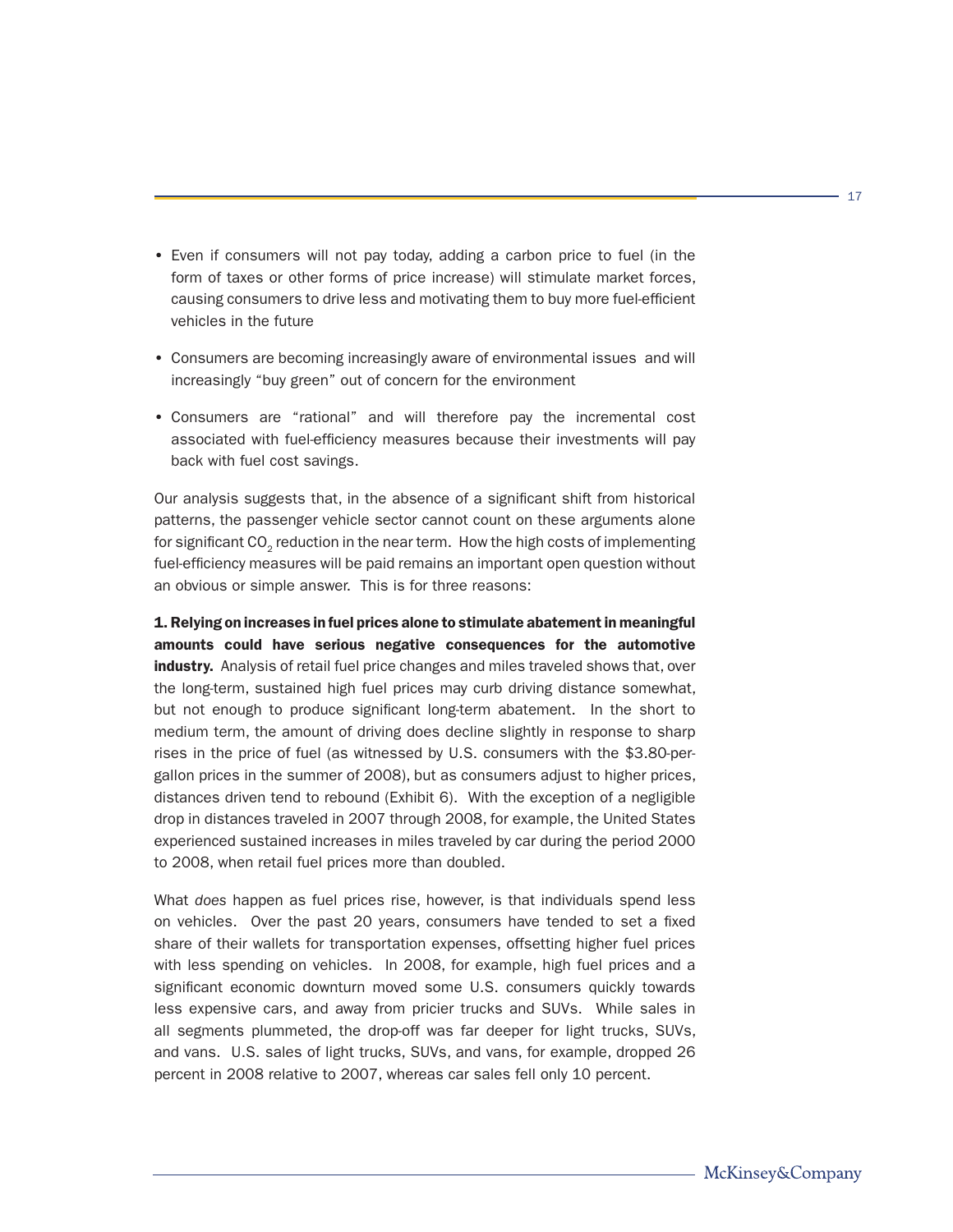

\* All types of gasoline; U.S. city average retail price; nominal cents per gallon including taxes Source: U.S. Energy Information Administration and Department of Transportation

Adding a large carbon tax to fuels could induce abatement through a shift to smaller, more fuel-efficient vehicles, as well as a shift away from vehicle ownership, stimulating a potential shift toward smaller vehicles and shrinkage of the automotive fleet. The result would likely be an overall contraction of the automobile sector, as automakers produce a fleet of vehicles that are on average smaller than those of today for slightly fewer consumers than they would otherwise have served.

2. Analysis of consumer buying trends over the past 2 years shows that "green consumers" have not yet emerged in large numbers, despite the recent increase in awareness of energy security and environmental issues and an increase in fuel prices. It is noteworthy that the recent shift in consumer purchasing behavior described above appears to have been economically motivated, rather than resulting from the emergence of "green" as a buying criterion (Exhibit 7).

Even during the recent two-fold increase in fuel prices, consumers continued to rate attributes associated with fuel efficiency outside their top-10 key buying factors. Despite the record high fuel prices seen in a number of regions in 2008, we may well not have reached the economic tipping-point where higher fuel prices provoke a radical change in consumer buying patterns.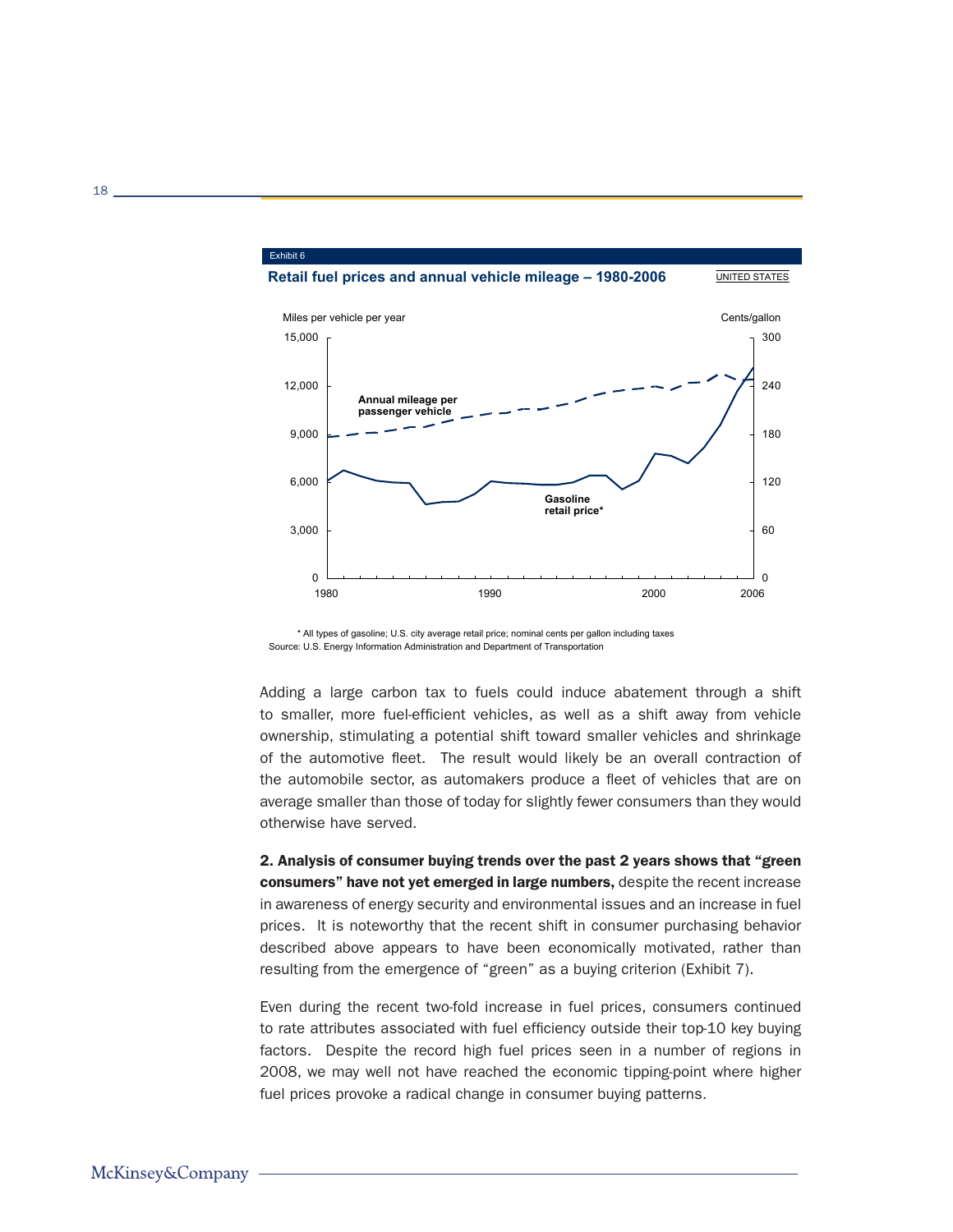

### **Role of CO2 and fuel efficiency in vehicle purchases**

Exhibit 7



3. The economics of some fuel-efficiency packages are not attractive to buyers of new cars in the absence of tax breaks, subsidies, or other mechanisms to **lower initial costs.** In fact, for some regions and some fuel-efficiency packages, a "rational" consumer (in a purely economic sense) would opt not to buy a vehicle with some of the more advanced fuel-efficiency measures, such as a plug-in hybrid or electric vehicle. In regions like Japan and China, for example, the relatively low average distances driven annually mean there is less of an opportunity to capture the economic benefit from fuel savings, making the additional cost of fueleconomy features higher than the benefit for the first vehicle owner (Exhibit 8).

#### Importance of timely action

If society wants to reduce  $CO<sub>2</sub>$  emissions to levels that would have a high probability of achieving global abatement thresholds as set out by the IPCC, time is of the essence. Action in the automotive sector is needed to prevent many more additional years' worth of  $CO<sub>2</sub>$  emissions growth and – more importantly – to prevent a high-carbon infrastructure from being locked in for years to come.

Technology choices made today will have an impact for years, if not decades. For sectors like the power sector, the impact of this lock-in effect is dramatic: a coalfired power plant built in 2009 would likely emit high levels of carbon for 40 to 50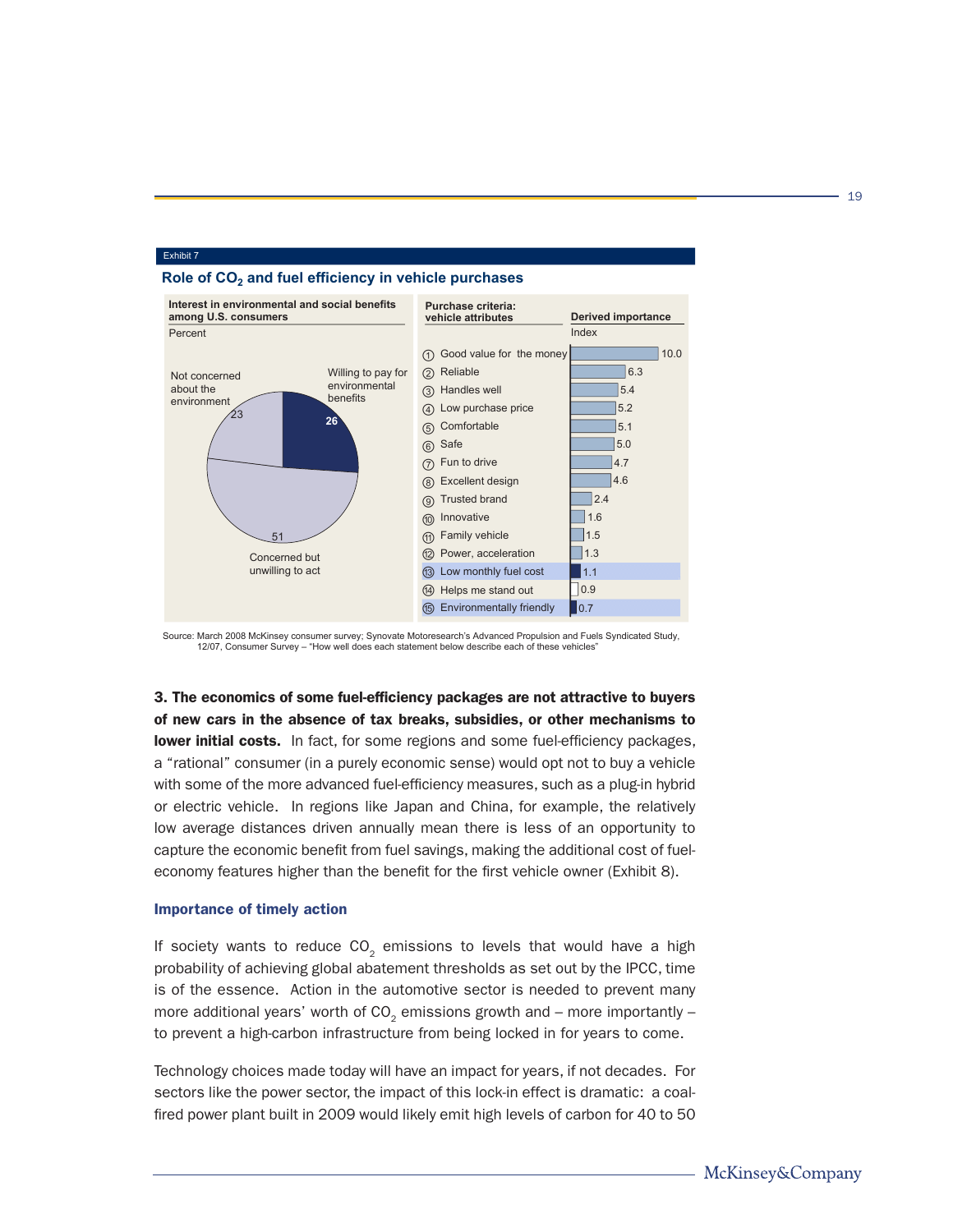years or longer, unless it were subsequently retrofitted with carbon capture and storage technology, which has yet to be proven feasible at commercial scale.



**Net Present Value of additional costs/benefits of low-carbon vehicles**

\* Net cost calculated as 2030 additional vehicle cost compared to normal gasoline vehicle minus NPV of fuel savings over 5 years minus NPV of residual value recovered after 5 years of ownership \*\* Driving range in kilometers with electric power only

Exhibit 8

For the automotive sector as well, the lock-in effect could be significant. A fuelinefficient vehicle bought today will likely stay in the global automotive fleet for an average of 15 years. A typical SUV purchased in North America today will consume about 15 liters (≈4.0 gallons) of gasoline for every 100 kilometers  $\approx$  62 miles) it travels, emitting more than 100 tonnes of CO<sub>2</sub> over its lifetime. A similar SUV with just 15 percent higher fuel economy – based on technology commercially available today – would save about 15 tonnes of  $CO<sub>2</sub>$  over its lifetime. If less-efficient vehicles predominate in the global fleet, in other words, the lock-in effect would amount to 15 tonnes multiplied by the tens of millions of vehicles sold every year – an amount that would quickly total hundreds of megatonnes of additional carbon emissions per year.

In fact, delaying implementation of all levers by 10 years, from 2010 to 2020, would reduce the 2030 abatement potential in the mixed-technology scenario by 38 percent (≈800 Mt), with the cumulative lost abatement opportunity reaching 15 Gt (Exhibit 9). To put this in perspective, 15 Gt is greater than total annual emissions across all economic sectors in North America.

Source: McKinsey analysis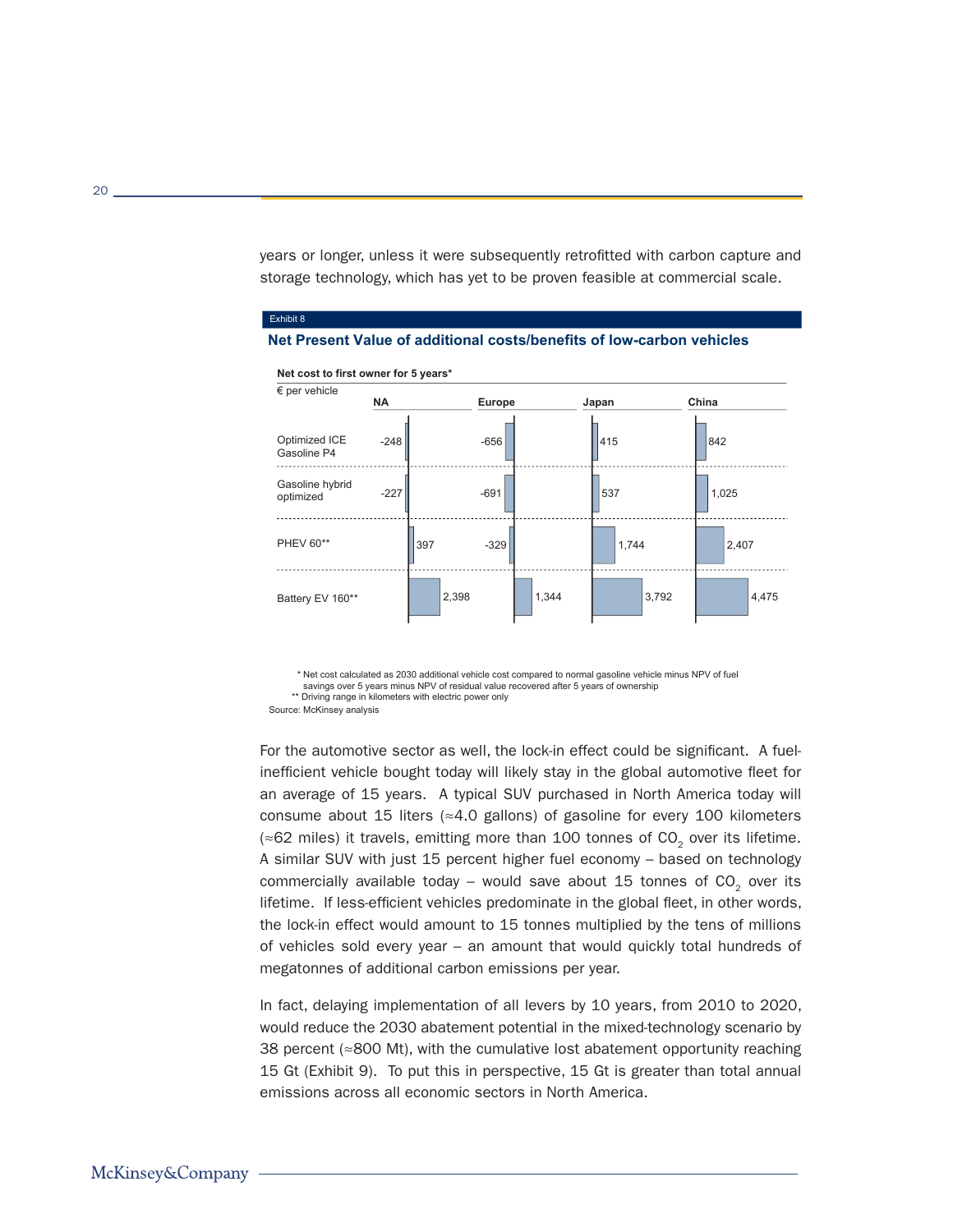



Source: McKinsey analysis

Exhibit 9

The lock-in effect can also work in reverse: accelerated deployment of technology could lock-in CO<sub>2</sub> savings. Compared to the power sector, the "refresh rate" of the global vehicle stock is relatively fast. About 8 percent of the global vehicle fleet is replaced every year with new vehicles; the present fleet is expected to be completely refreshed in only 13 years. In contrast, the global power sector would require decades to achieve a similar degree of turnover. By rapidly deploying existing, proven technologies, such as gasoline ICE turbocharging, the automotive sector can capture significant abatement opportunities. Should the sector accelerate the development cycle of key technologies (a powertrain, for example, typically takes 5 to 8 years to design, develop, and validate), bringing new fuelefficient designs to market earlier would enlarge the positive lock-in effect.

#### 3. PROPOSAL FOR AN INTEGRATED APPROACH

The outlook for the passenger vehicle sector is indeed troubled. Automakers and suppliers cannot solve the sector's carbon abatement problem on their own. Market evolution by itself will likely take too long to deliver meaningful emissions reductions. Furthermore, our analysis suggests that selective application of one or two policy tools to accelerate market evolution – such as the rapid introduction of a high carbon tax to stimulate changes in consumer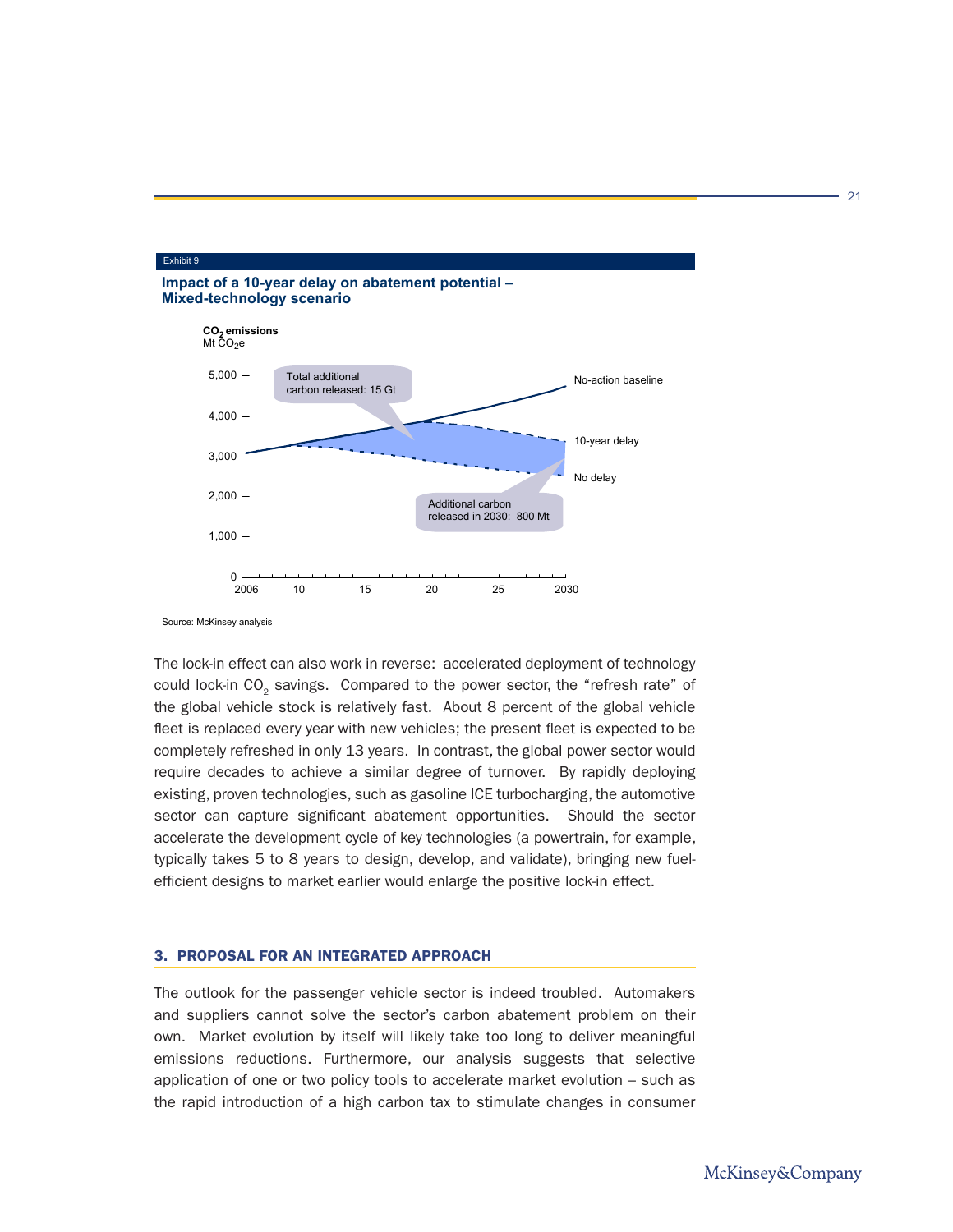behavior – could undermine the industry's economics with potentially serious negative implications for the global economy as a whole.

For the world to have a vibrant automotive sector in the 21st century – one that produces affordable vehicles with high carbon productivity and offers other features that appeal to consumers in a timely way – automakers and their suppliers, consumers, fuel and energy providers, and policymakers will all need to take action in mutually productive ways.

#### Automakers and suppliers

The underlying propulsion technologies for passenger vehicles will almost certainly undergo a major transition over the next few decades, as various configurations of vehicle electrification penetrate the market. Players in the automotive industry will need to participate actively in defining a path forward. As a group, automakers and suppliers might consider taking the following actions:

- Collaborate with policymakers and other stakeholders in creating a shared, defensible point of view about the industry's potential evolution, one that is economically fact-based and rational, as well as oriented toward future market requirements. This would include, for example, jointly determining a "road map" for the development of infrastructure required to support new propulsion technologies.
- Pursue creative arrangements for accomplishing the necessary R&D work. Given the engineering challenges associated with developing, applying, and validating new automotive technologies, automakers and suppliers may find they have insufficient research and development capacity to bring multiple technologies to market simultaneously. Greater sharing of costs and resources may require both loosening and rethinking the basis of competition in the industry and the nature of financial support from government, e.g., public seed money for R&D consortia. These approaches might also include stimulating the venture capital sector to invest in fuel-efficiency technologies and alternative fuel production technologies.
- Quickly achieve economies of scale with innovations, because scale will be the key to economic viability during and after the transition to new technologies and propulsion systems. Automakers and their suppliers will need to:
	- Design and deliver the right, exciting portfolio of products with appealing attributes – for example, fuel economy (carbon abatement), safety, quality,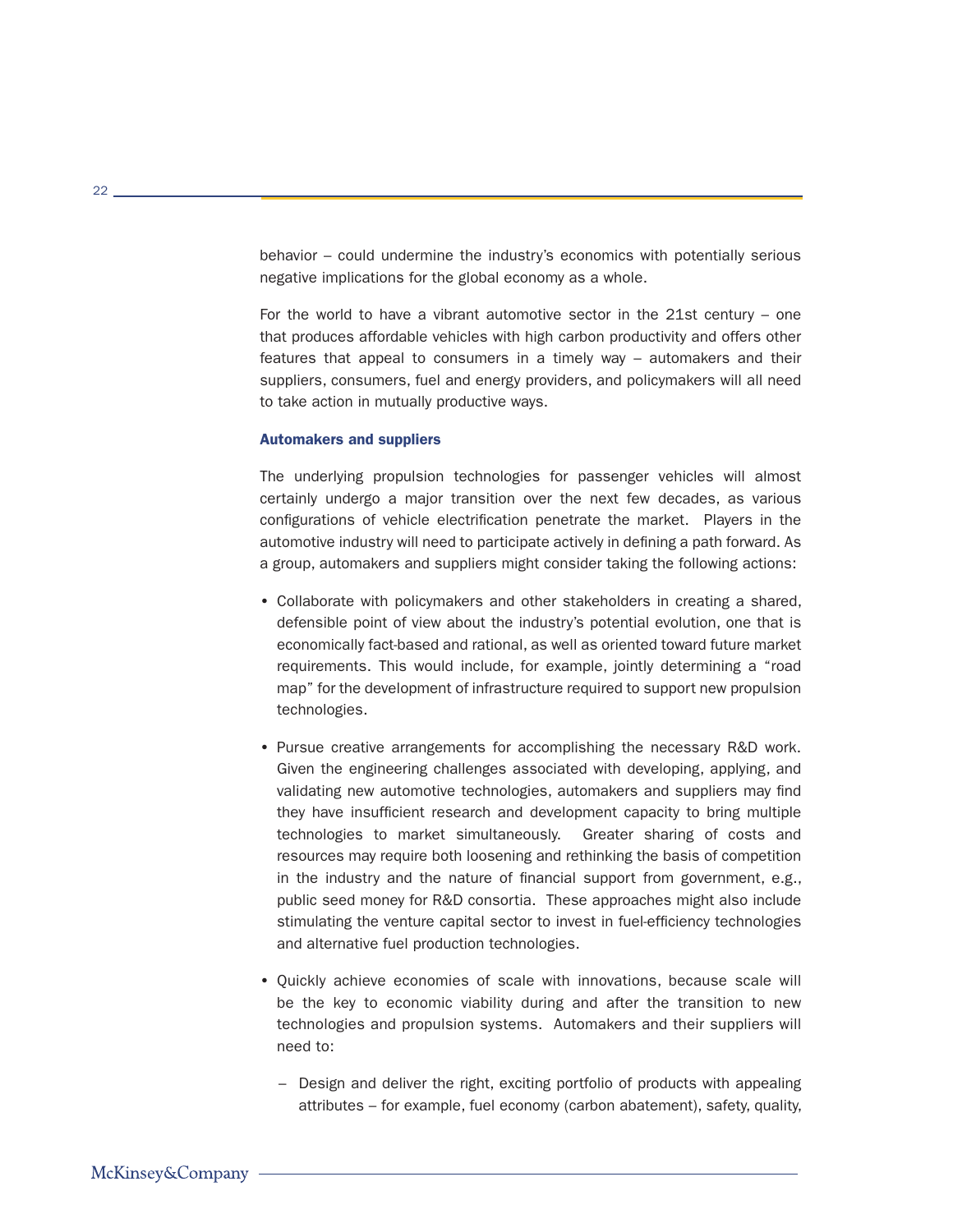and convenience. These products will have to appeal to consumers' performance expectations and offer low to zero tail-pipe emissions.

- Bring new products to market in coordination with the evolution of the power and fuel providers' timeline for implementing changes in their industries. Coordination will likely involve linkage to an overall regulatory and abatement framework and pacing that is largely consistent with the commercialization of biofuels and reduction in the carbon intensity of electricity generation and supply.
- Pursue cost reductions to ensure profitability and long-term public good will. It is likely that a relentless, only-the-fittest-will-survive intensity to lower the cost of operations (while ensuring consumer safety and thoughtful decisions about what consumers value) will be necessary to secure and maintain public support for a transition that undoubtedly will take a number of years.
- Actively communicate the benefits of fuel-efficient vehicles, because convincing consumers of the value and reliability of new technologies will be a prerequisite for achieving economies of scale.

## **Consumers**

Consumers can take a variety of actions to accelerate carbon abatement, because significant amounts of abatement depend on their individual choices. Furthermore, consumer choices will heavily influence how the automotive sector changes as it moves through the transition it now faces. Specifically, consumers can:

- Consider carefully the environmental impact of purchasing decisions, particularly the fuel efficiency of a new vehicle. Given the 15-year average life span of an automobile, each new vehicle purchased is an enduring commitment to a certain level of fuel consumption and carbon emissions.
- Adopt eco-driving behaviors to save money immediately. Driver education programs could encourage this transition.
- Choose alternative forms of transportation with higher carbon productivity where feasible, such as rail, bus, bicycle, or foot.

## Fuel and energy providers

Biofuel and electricity providers (broadly speaking, participants in production and distribution) will have important roles to play in the long-term effort to reduce carbon emissions from the passenger vehicle sector. Like automakers,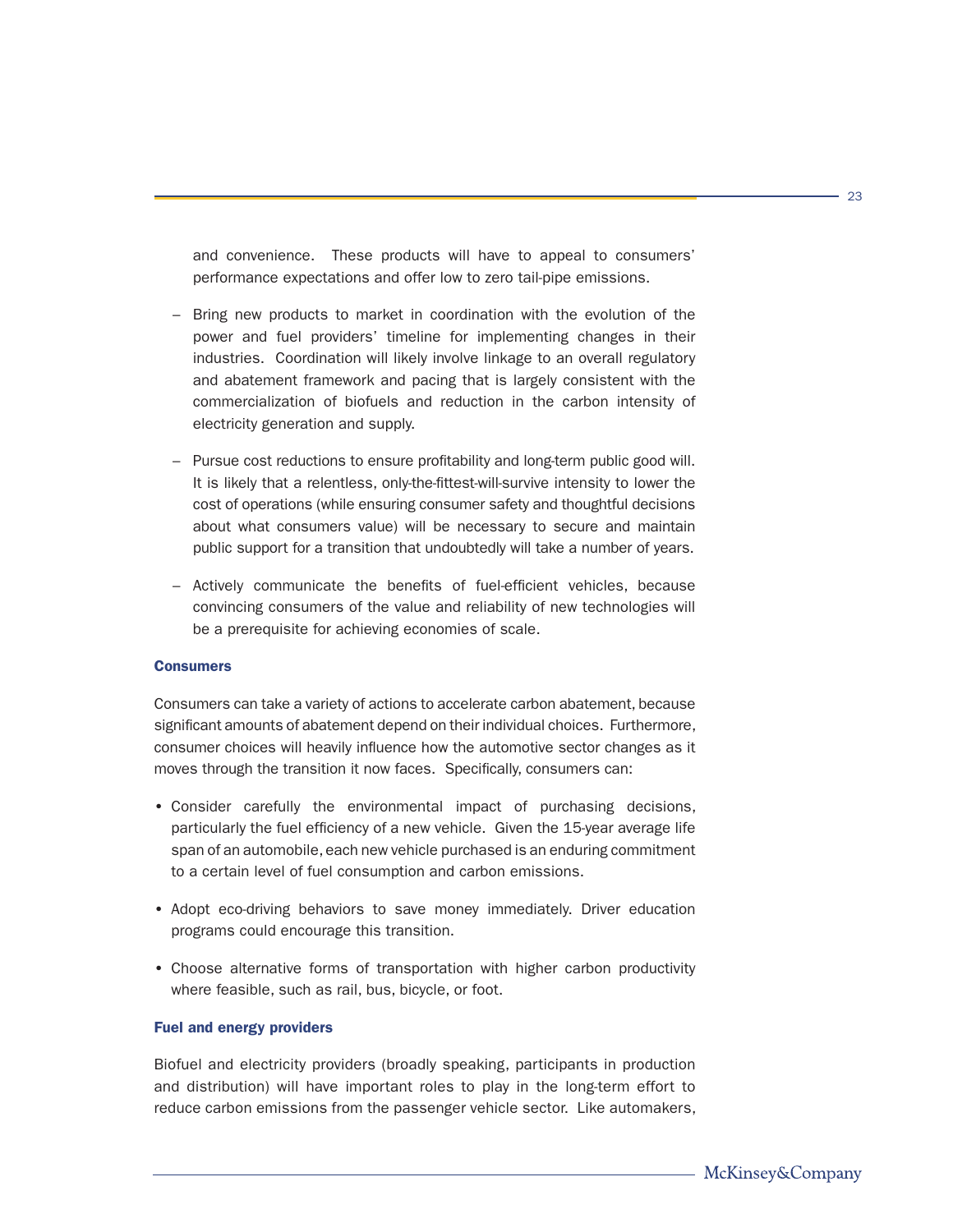biofuel and power companies will need to find ways to participate productively in forward-looking discussions on carbon policy to help shape more productive outcomes for society as a whole. Separately, they will likely have different areas of focus:

- Biofuel companies: Continue efforts to develop, commercialize, and sustainably produce biofuels at scale:
	- Seek to strengthen government and nongovernment funding for research into alternative fuels, such as second- and third-generation biofuels. This would include, for example, seeking ways to stimulate later-stage financing (e.g., possibly including support to minimize financing risks of commercialscale plants) in these fields.
	- Work with government to ensure sustainable use of land for biofuel feedstock production and seek to establish sustainability standards for biofuel production to prevent the emergence of companies and/or competitors that would seek to produce low-cost biofuel using unsustainable methods (i.e., that damage the environment and work against the goal of  $CO<sub>2</sub>$  reduction).
	- Collaborate with governments and automakers to lift the mix of biofuels, scaling up production to maximum levels as soon as possible and helping to create the necessary infrastructure to support increased use. Capturing the abatement potential associated with the 25-percent penetration assumed in our scenarios will require substantially greater volumes in most regions than are now available.
- Electricity providers: Low-carbon sources of electricity will be needed, if the automotive sector is to make a successful transition to electricity-based propulsion systems that abate carbon on a well-to-wheel basis. Electricity providers will need to plan and execute multiple major capital investments across several decades, coordinating these projects with regulatory efforts to increase energy efficiency among users and decouple industry revenues from the volume of electricity sold.

#### **Policymakers**

Policymakers have a clear role to play – crafting economically sensible policies tailored to the social, political, economic landscape in their respective regions. While there are multiple options available, policy must balance the desire for quick action to reduce carbon emissions against the danger of economic dislocation and hardship arising from poorly designed programs: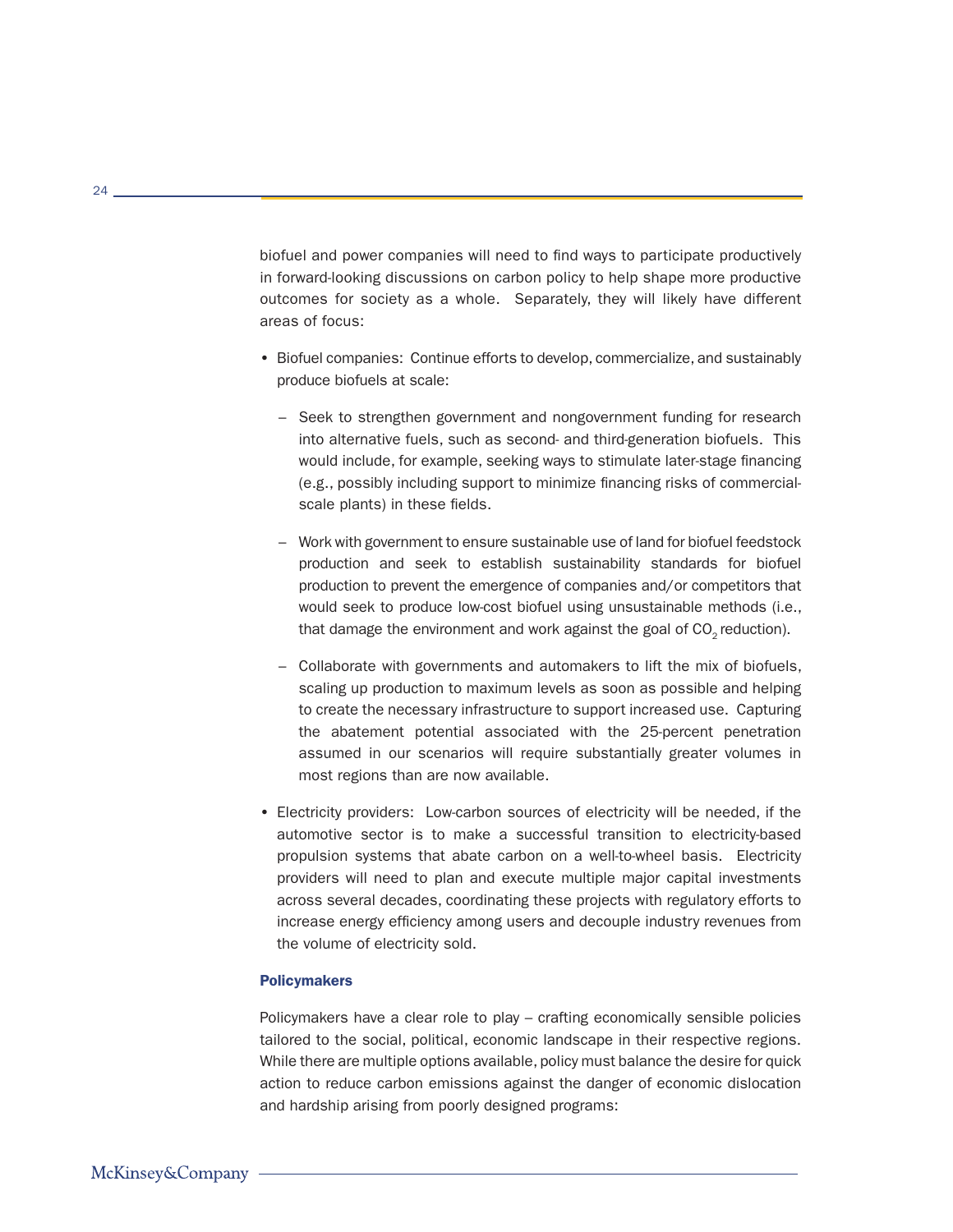- Carbon pricing. Price signals can play a role in encouraging the global shift from high- to low-carbon energy sources. Our analysis underlines, however, that the near-term introduction of a carbon price high enough to stimulate rapid and significant changes in consumer choices would likely have severely negative consequences for the economics of the automotive sector. Against this background, policymakers in most jurisdictions could employ a form of carbon pricing; however, such measures would likely need to be part of a broader approach.
- Standards and policies. The high capital cost of fuel-efficiency measures and the substantial risk associated with consumer acceptance of the costs have prevented a multitude of fuel-saving technologies from fully penetrating the market. Higher standards for carbon productivity (i.e., fuel-efficiency standards) applied to regional markets could help break the impasse. Standards that push manufacturers to introduce more fuel-efficient vehicles (such as the Corporate Average Fuel Economy standards in the United States) could be complemented by "feebate" systems that push consumers to buy new vehicles.23 The policy mix will likely reflect the political and economic realities of each jurisdiction.
- Promotion of low-carbon energy and fuel. Abatement in the automotive sector will depend in part on timely progress elsewhere. Reducing the carbon content of automotive fuel, for example, requires continued research and development of biofuels, as well as potential support for commercialscale production. Abatement with PHEVs and EVs will require that capacity additions to the electricity grid use low-carbon sources. Establishing suitable industry standards in collaboration with automakers, especially for biofuels and electric vehicles, will be an important prerequisite, as will appropriate mechanisms to stimulate advances in the fields of biofuels and low-carbon electricity production.
- Consumer incentives and financing. Fuel-efficiency packages in a number of markets, such as Japan and China, will increase the cost of vehicles for first owners, despite providing substantial fuel savings. Consumers have been reluctant to pay for greater fuel efficiency when faced with trade-offs involving other vehicle attributes. It may be necessary to provide incentives to consumers and support the high initial cost of more fuel-efficient cars; policy options could include subsidies, tax-based programs, scrap incentives, and "feebates."

<sup>23</sup> A "feebate" system places a high tax on vehicles with high emissions per kilometer and uses the funds raised to subsidize low-emission vehicles.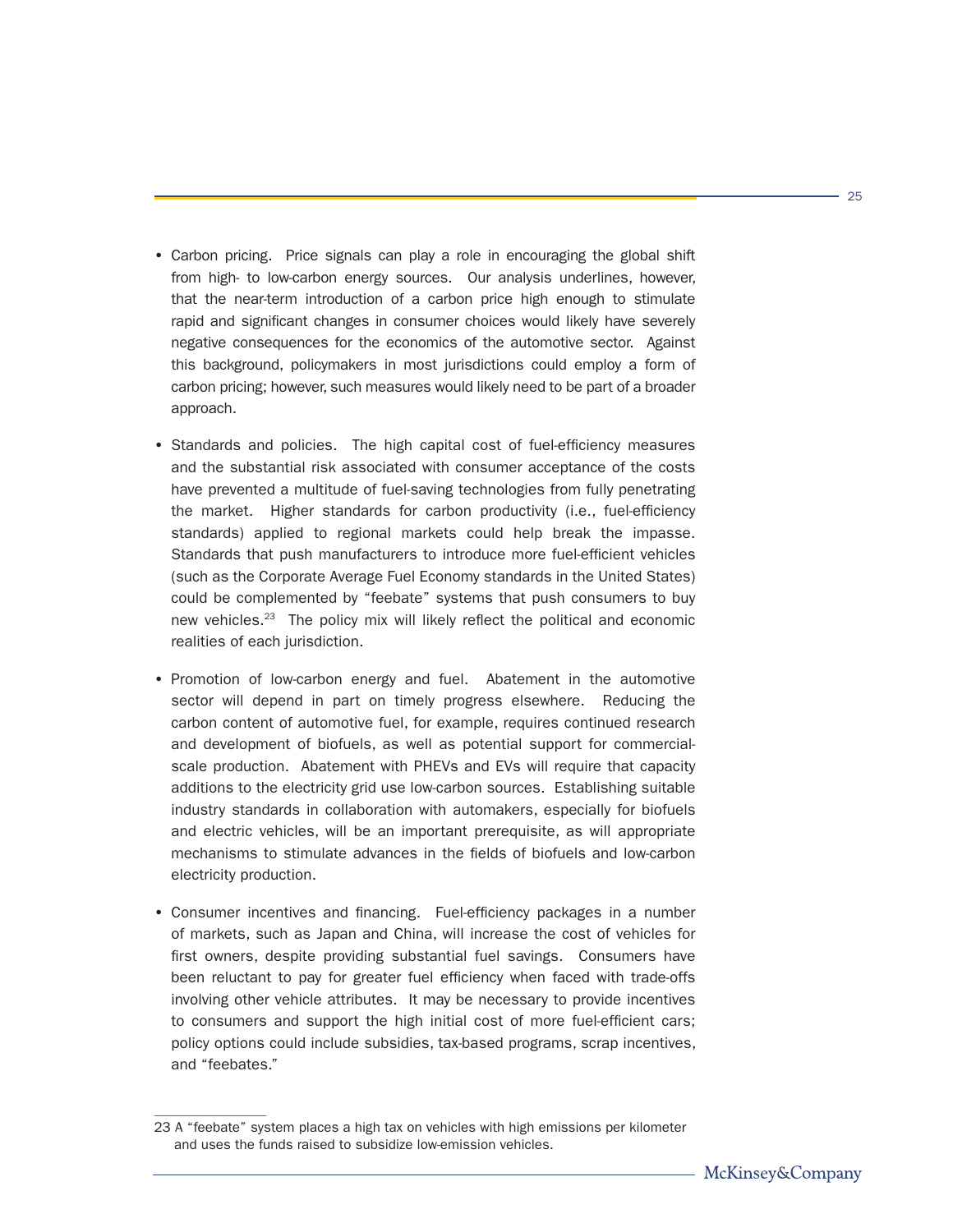- Consumer education and behavior change. Consumers could take a variety of actions to accelerate carbon abatement, because significant quantities of emissions depend on their individual choices. Eco-driving is one such action. Education to increase awareness of the environmental impact of purchasing decisions will also be needed. These efforts might help reinforce some form of price signaling.
- Programs for the improvement of traffic flow and greater use of public transportation. Investments in programs to improve traffic flow are highly cost effective. In fact, our analysis shows that on average such programs will not only abate CO<sub>2</sub>, but they will also have a net benefit to society of about  $\epsilon$ 70 (≈\$94) per tonne CO<sub>2</sub>e.

\* \* \*

With a back-drop of global recession, the automotive industry has come to a defining moment in its history. Though action is needed to avoid immediate collapse, this alone will not be enough: without fundamental reform, the industry will not have an attractive long-term future. Recovery can only come through radical product innovation. Policymakers will play a critical role in this transition, but they too will require a new approach. If changes are made, then recovery can follow, and with it a renewed and thriving automotive sector, restored to its place as a creator of substantial value for the global economy.

Abating carbon emissions from passenger vehicles while meeting the needs and aspirations associated with continued economic growth will be an immense near- and medium-term challenge. Our analysis indicates that the sector, if it develops in line with the mixed-technology scenario, could reverse the steady growth of its emissions within a few years and make significant contributions to overall global abatement, but only if it finds a way to take concerted action to capture the potential available in its many proven abatement measures.

Moreover, the amount of investment needed for abatement in the automotive sector implies a massive business opportunity – one that creative, forwardlooking organizations can take advantage of and help create at the same time. Companies that are able to commercialize relevant technologies will face rapid growth in demand, if and when carbon emissions are priced and emission reduction targets are enacted.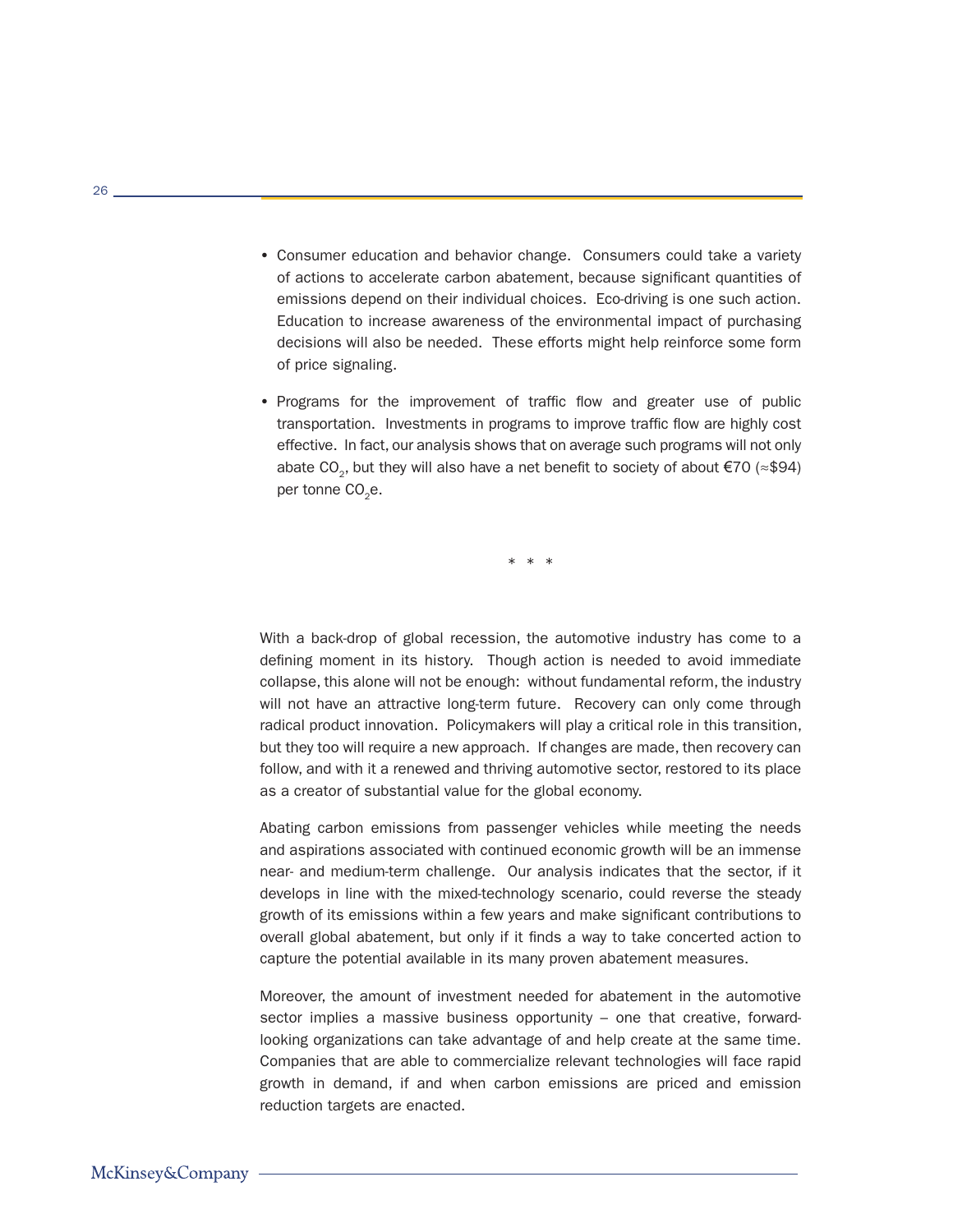We hope that the analyses and perspectives in this report will help all participants connected to the automotive sector move to meaningful action in a timely way and enable the global passenger vehicle sector to take an economically sensible road toward a lower-carbon future.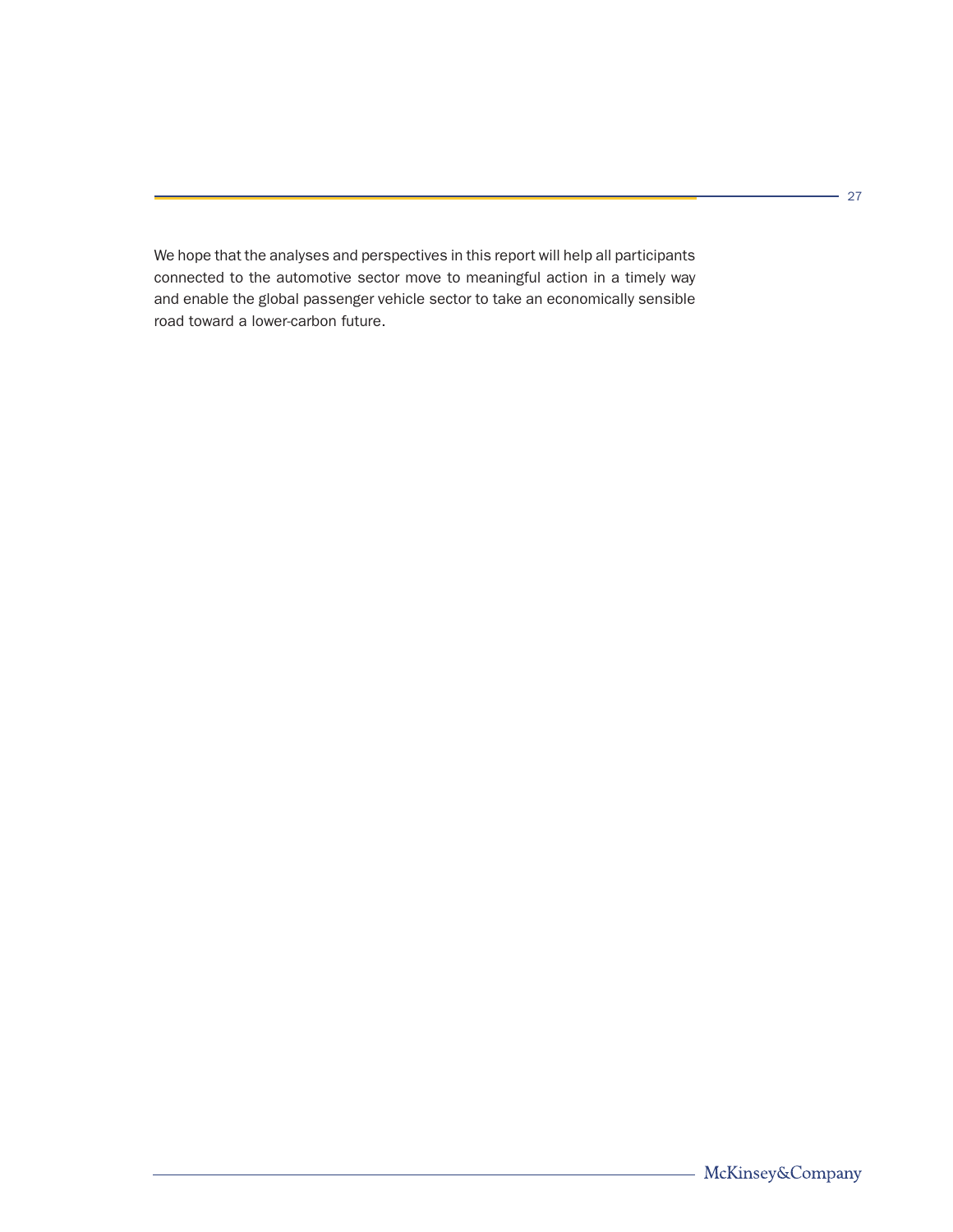## **APPENDIX**

## A. Representative fuel-efficiency measures

| <b>Measure</b>                      | <b>Description</b>                                                                                                                                                                                                                                                                                            | <b>Incremental</b><br>cost<br>2006 | Projected<br>incremental<br>cost<br>2030 |
|-------------------------------------|---------------------------------------------------------------------------------------------------------------------------------------------------------------------------------------------------------------------------------------------------------------------------------------------------------------|------------------------------------|------------------------------------------|
| <b>Gasoline ICE</b><br>Package 1    | • Variable valve control<br>· Engine friction reduction (mild)<br>Low-rolling resistance tires<br>Tire pressure monitoring system<br>$\ddot{\phantom{0}}$<br>Mild weight reduction ( $\approx$ 2%)                                                                                                            | €340<br>$(*$459)$                  | €185<br>$(*$250)$                        |
| <b>Gasoline ICE</b><br>Package 2    | Gasoline Package 1, plus:<br>· Medium displacement reduction<br>("medium" downsizing $\approx$ 20%)<br>• Medium weight reduction ( $\approx$ 4%)<br>Electrification (steering, pumps)<br>Optimized gearbox ratio<br>$\ddot{\phantom{0}}$<br>Improved aerodynamic efficiency<br>$\bullet$<br>Start-stop system | €1,235<br>$(*$1,667)$              | €673<br>$(*$908)$                        |
| <b>Gasoline ICE</b><br>Package 3    | · Gasoline Package 2, plus:<br>Strong displacement reduction<br>$\bullet$<br>("strong" downsizing $\approx$ 40%)<br>· Air conditioning modification<br>Improved aerodynamic efficiency<br>$\bullet$<br>Start-stop system with regenerative<br>$\bullet$<br>braking                                            | €1,985<br>$(*$2,680)$              | €1,081<br>$(*$1,460)$                    |
| <b>Gasoline ICE</b><br>Package 4    | Gasoline Package 3, plus:<br>Direct injection (homogeneous)<br>Strong weight reduction ( $\approx$ 9%)<br>• Optimized transmission (including<br>dual clutch, piloted gearbox)                                                                                                                                | €2.869<br>$(*$3,873)$              | €1,563<br>$(*$2,109)$                    |
| Gasoline -<br>full hybrid           | Gasoline Package 4, plus full hybrid                                                                                                                                                                                                                                                                          | €3.985<br>$(*$5,380)$              | €1,848<br>$(*$2,495)$                    |
| <b>Gasoline –</b><br>plug-in hybrid | • 60 km range, 66% electric share<br>· Energy demand electric drive<br>150 Wh per km<br>· Battery capacity 14 kWh<br>Cost/kWh in 2006: €965<br>$(*$1,302)$                                                                                                                                                    | €16,126<br>$(*$21,770)$            | €3,530<br>$(*$4,765)$                    |
| <b>Electric</b><br>vehicle          | $\cdot$ 160 km range<br>Energy demand 150 Wh per km<br>$\ddot{\phantom{0}}$<br>Battery capacity 37 kWh<br>Cost/kWh in 2006: €965<br>$(*$1,302)$                                                                                                                                                               | €36,045<br>$(*$48,660)$            | €5,764<br>$(*$7,781)$                    |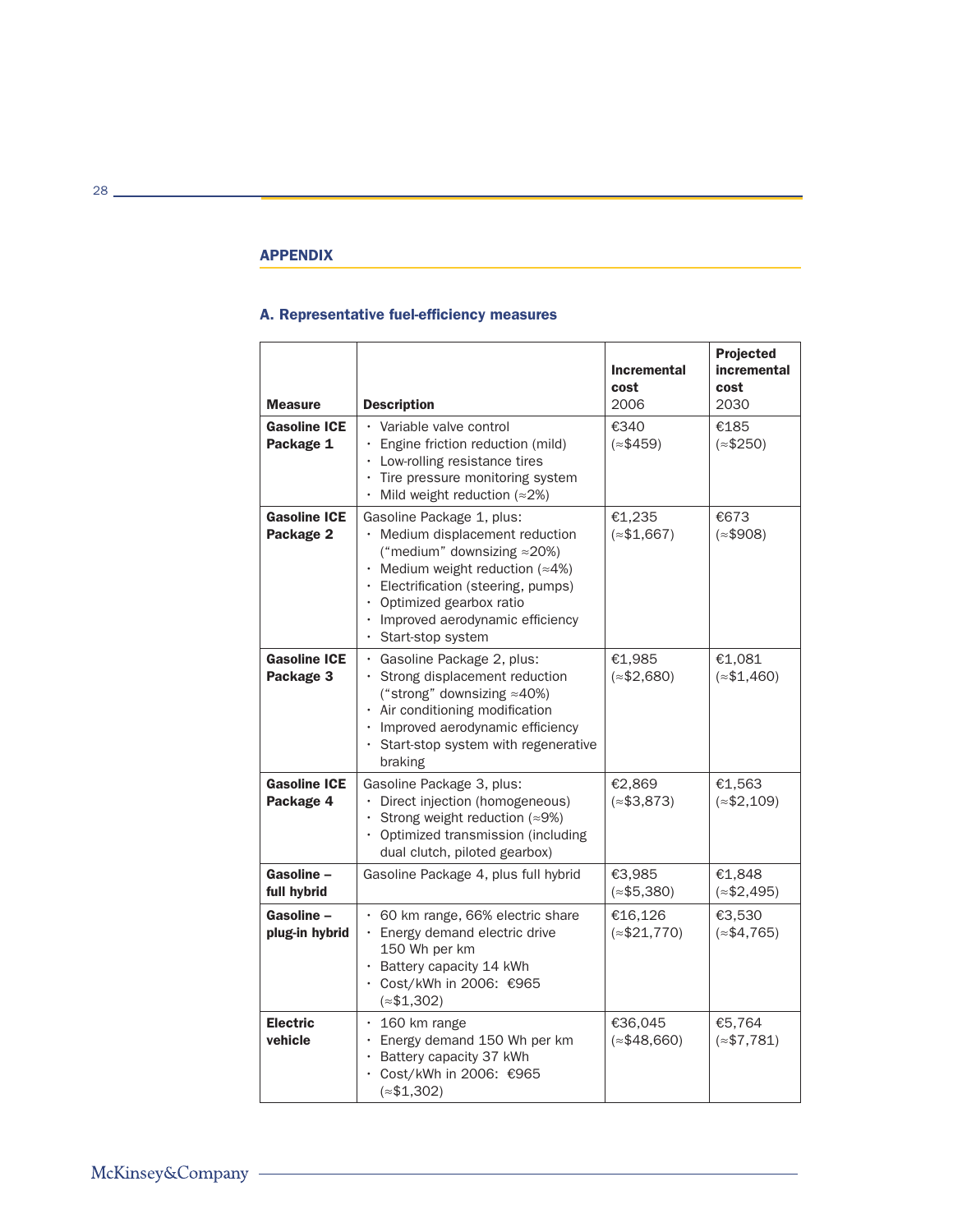## B. Regional abatement curves for 2030

In addition to assessing the abatement opportunities and costs at the global level, we analyzed the opportunities and costs in detail for four key regions: North America, Europe (including Russia), China, and Japan (Exhibits B-1 through B-4).

Our analysis at the regional level revealed significantly different abatement economics (see figures below). The variance in economics was largely driven by differences in the average distance travelled annually in each region; less distance travelled, as in the case of China and Japan, meant that the costs associated with new technologies were necessarily spread over fewer kilometers or CO<sub>2</sub> emissions, increasing the cost per tonne of abatement. Other differences were caused by variations in the existing passenger vehicle fleet, automotive survival rate, projected new vehicle sales, and rate of adoption of various technologies. These differences in abatement economics suggest that a tailored approach to abatement in each region will be more effective than one single global approach.



Source: McKinsey analysis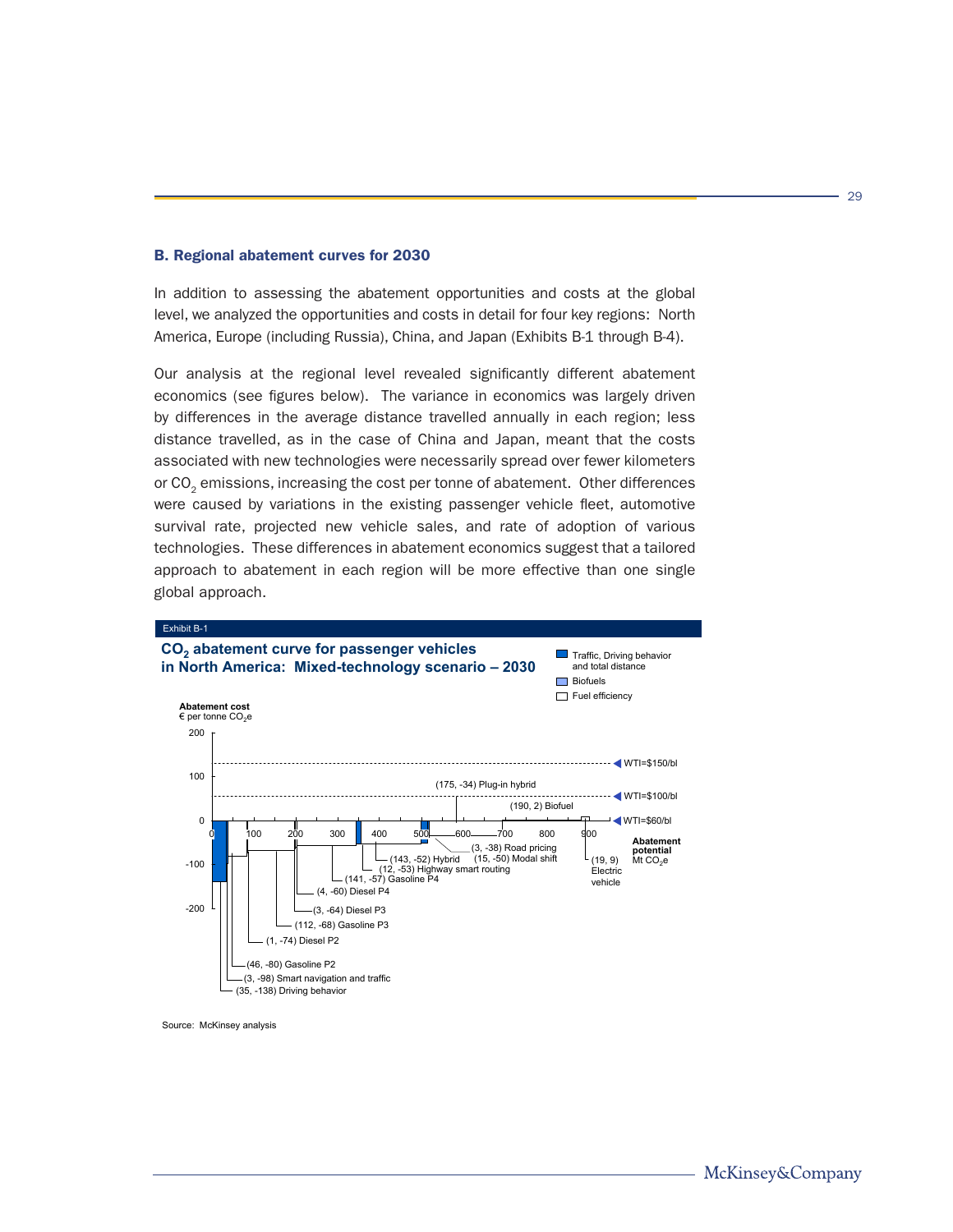

Source: McKinsey analysis



Source: McKinsey analysis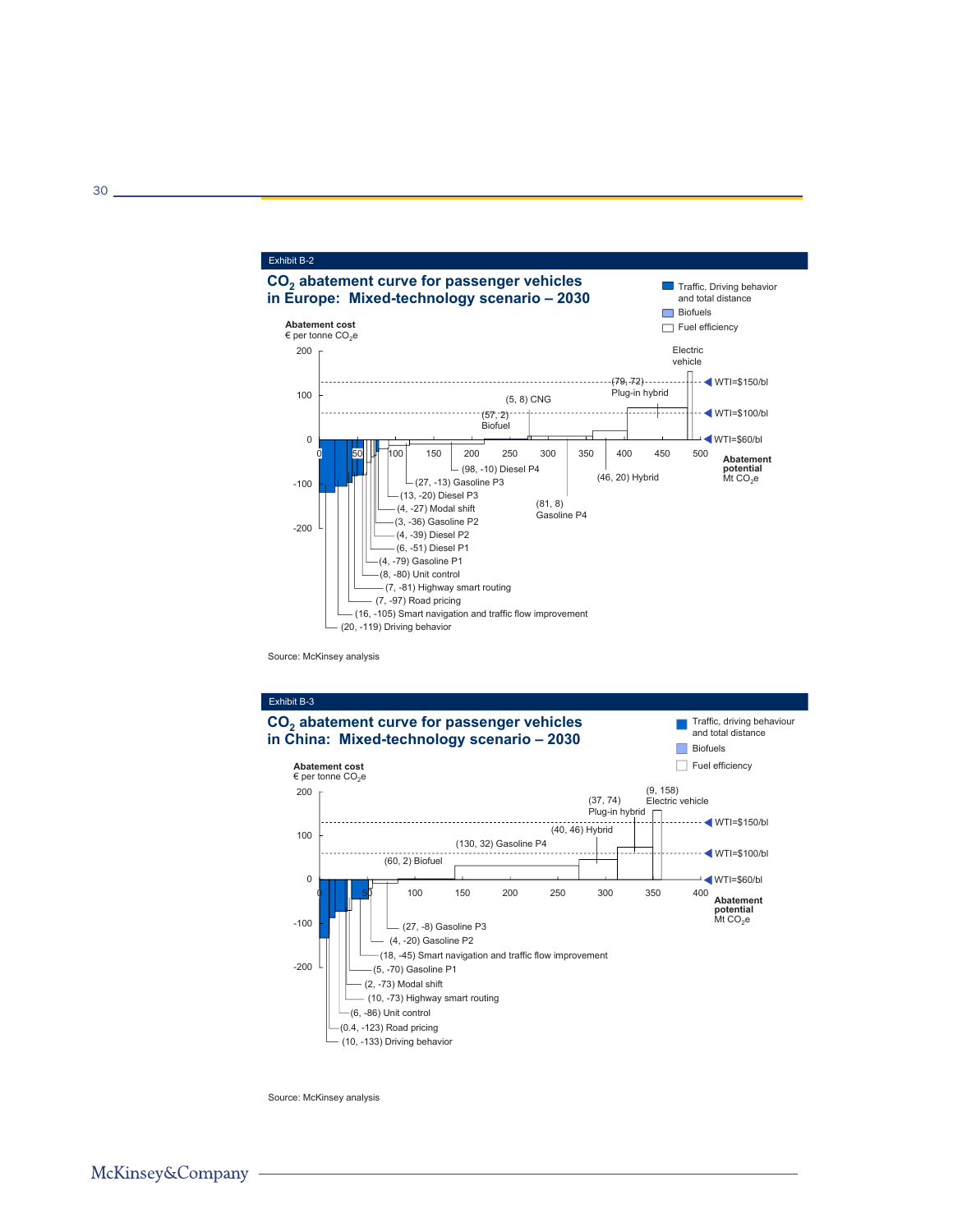

Source: McKinsey analysis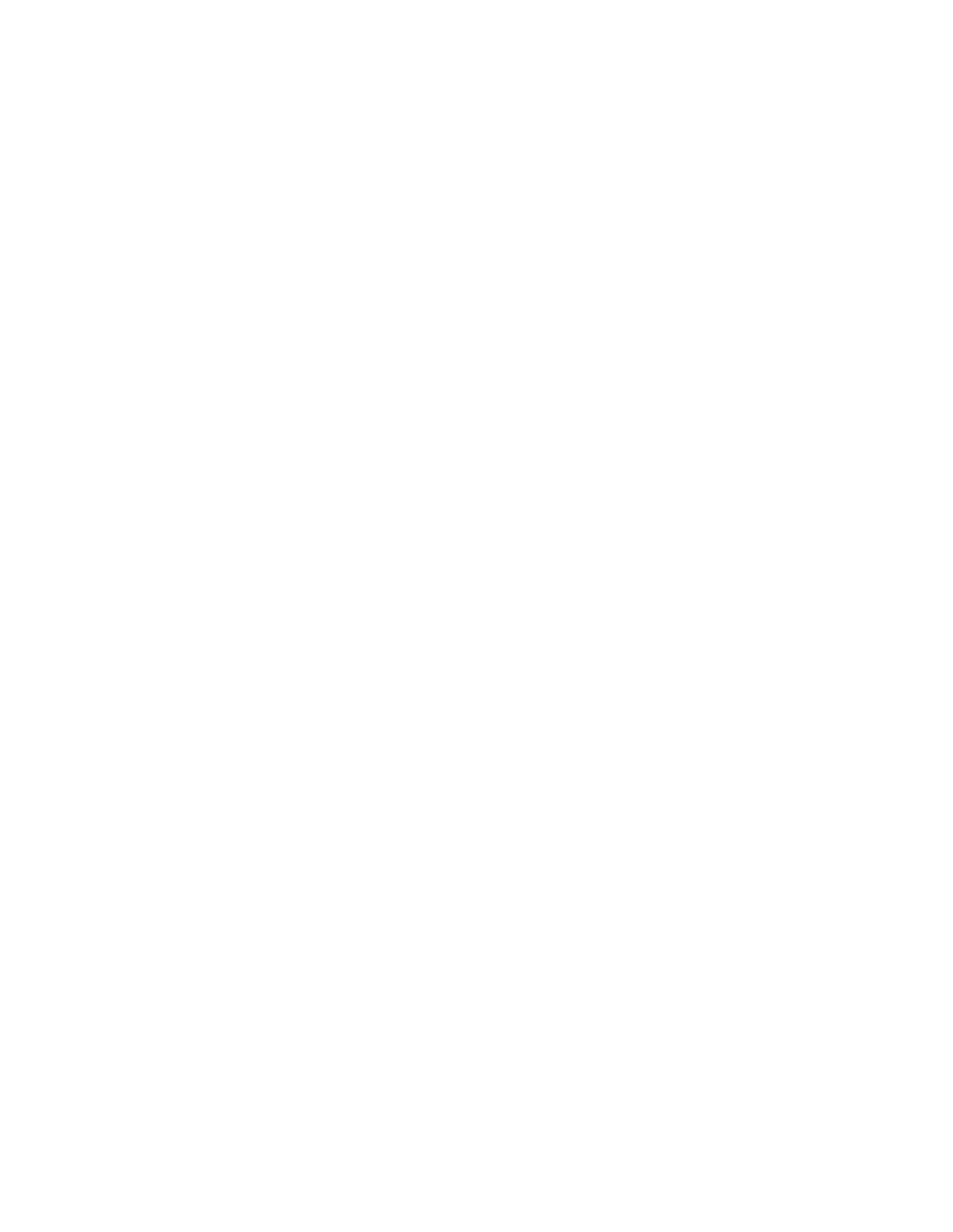McKinsey & Company is a global management consulting firm dedicated to helping the world's leading organizations address major challenges. With consultants deployed in 50 countries around the globe, McKinsey advises on issues of strategy, operations, organization, and technology.

For more information about this report, please contact McKinsey through this address: automotiveco2report@mckinsey.com